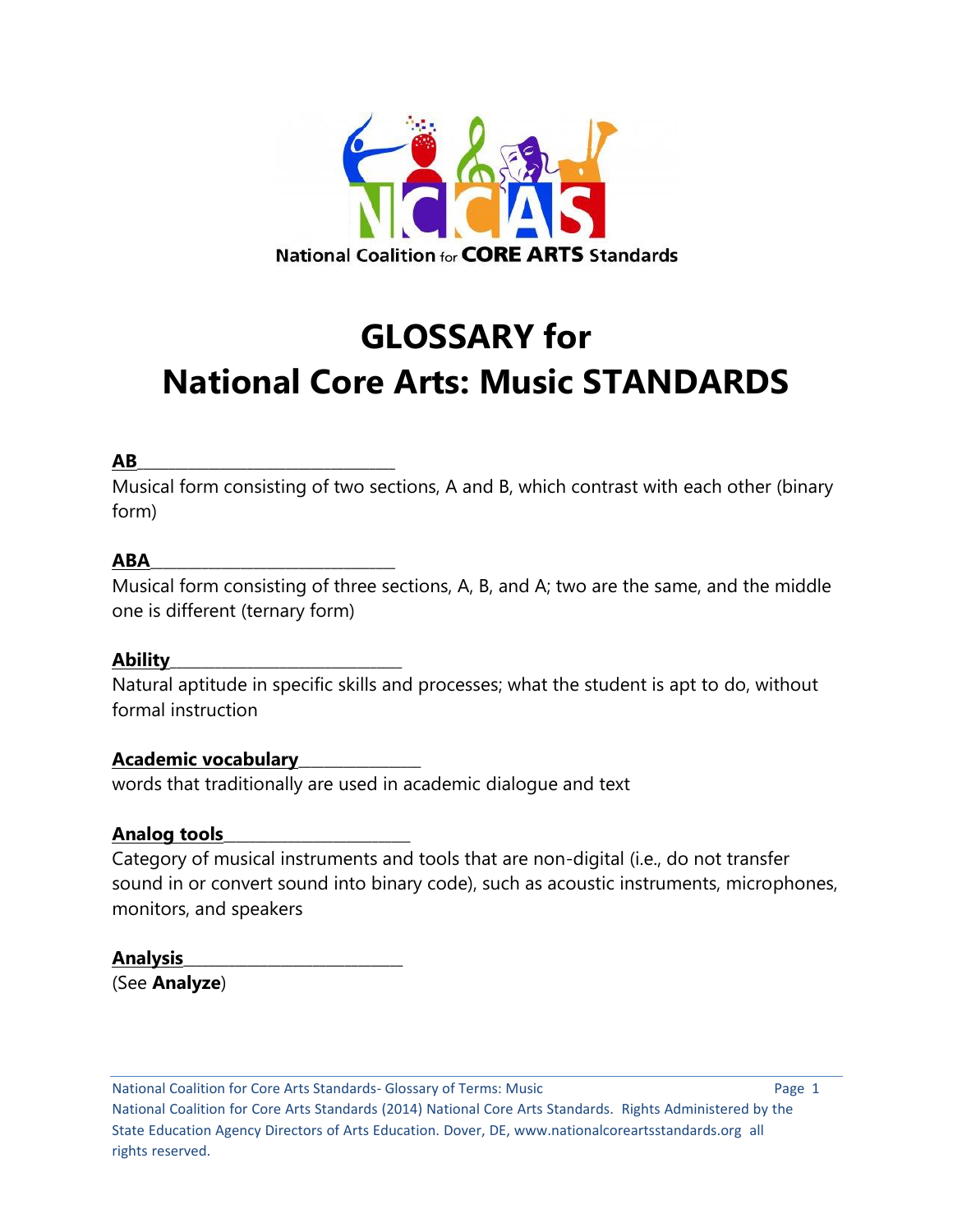#### **Analyze**\_\_\_\_\_\_\_\_\_\_\_\_\_\_\_\_\_\_\_\_\_\_\_\_\_\_\_\_\_\_\_\_\_\_

Examine in detail the structure and context of the music

### **Arrangement**\_\_\_\_\_\_\_\_\_\_\_\_\_\_\_\_\_\_\_\_\_\_\_\_\_\_\_\_

Setting or adaptation of an existing musical composition

## **Arranger**\_\_\_\_\_\_\_\_\_\_\_\_\_\_\_\_\_\_\_\_\_\_\_\_\_\_\_\_\_\_\_\_\_

Person who creates alternative settings or adaptations of existing music

# **Articulation**\_\_\_\_\_\_\_\_\_\_\_\_\_\_\_\_\_\_\_\_\_\_\_\_\_\_\_\_\_\_

Characteristic way in which musical tones are connected, separated, or accented; types of articulation include legato (smooth, connected tones) and staccato (short, detached tones)

## **Artistic literacy**\_\_\_\_\_\_\_\_\_\_\_\_\_\_\_\_\_\_\_\_\_\_\_\_\_\_

Knowledge and understanding required to participate authentically in the Arts

## **Atonality**\_\_\_\_\_\_\_\_\_\_\_\_\_\_\_\_\_\_\_\_\_\_\_\_\_\_\_\_\_\_\_\_\_

Music in which no tonic or key center is apparent

## **Audiate**\_\_\_\_\_\_\_\_\_\_\_\_\_\_\_\_\_\_\_\_\_\_\_\_\_\_\_\_\_\_\_\_\_\_

Hear and comprehend sounds in one's head (inner hearing), even when no sound is present

## **Audience etiquette**\_\_\_\_\_\_\_\_\_\_\_\_\_\_\_\_\_\_\_\_\_\_

Social behavior observed by those attending musical performances and which can vary depending upon the type of music performed

#### **Beat**\_\_\_\_\_\_\_\_\_\_\_\_\_\_\_\_\_\_\_\_\_\_\_\_\_\_\_\_\_\_\_\_\_\_\_\_\_\_

Underlying steady pulse present in most music

#### **Benchmark**

Pre-established definition of an achievement level, designed to help measure student progress toward a goal or standard, expressed either in writing or as an example of cored student work (aka, anchor set)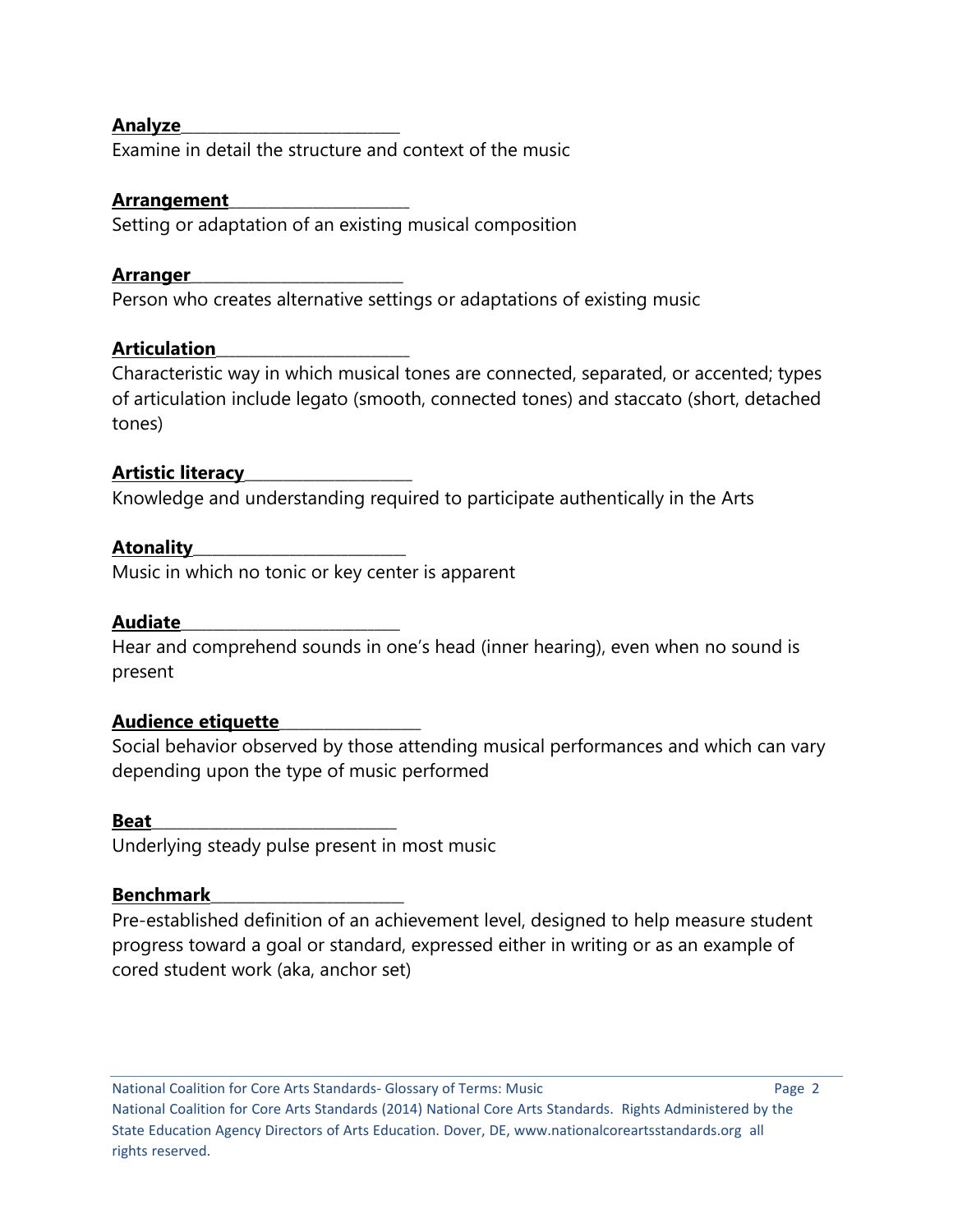## **Binary form**\_\_\_\_\_\_\_\_\_\_\_\_\_\_\_\_\_\_\_\_\_\_\_\_\_\_\_\_\_

(See **AB**)

## **Body percussion**\_\_\_\_\_\_\_\_\_\_\_\_\_\_\_\_\_\_\_\_\_\_\_\_

Use of the human body as an instrument to create percussive/rhythmic sounds such as stomping, patsching (patting thighs), clapping, clicking, snapping

## **Bordun**\_\_\_\_\_\_\_\_\_\_\_\_\_\_\_\_\_\_\_\_\_\_\_\_\_\_\_\_\_\_\_\_\_\_\_

Accompaniment created by sounding two tones, five notes apart, continuously throughout a composition; can be performed in varying ways, such as simultaneously or alternating

# **Chant**\_\_\_\_\_\_\_\_\_\_\_\_\_\_\_\_\_\_\_\_\_\_\_\_\_\_\_\_\_\_\_\_\_\_\_\_

Most commonly, the rhythmic recitation of rhymes, or poems without a sung melody; a type of singing, with a simple, unaccompanied melody line and free rhythm

# **Chart**\_\_\_\_\_\_\_\_\_\_\_\_\_\_\_\_\_\_\_\_\_\_\_\_\_\_\_\_\_\_\_\_\_\_\_\_\_

Jazz or popular music score, often abbreviated, with a melody (including key and time signature) and a set of chord changes

# **Chord progression**\_\_\_\_\_\_\_\_\_\_\_\_\_\_\_\_\_\_\_\_\_\_

Series of chords sounding in succession; certain progressions are typical in particular styles/genres of music

# **Collaboratively**\_\_\_\_\_\_\_\_\_\_\_\_\_\_\_\_\_\_\_\_\_\_\_\_\_\_

Working together on a common (musical) task or goal

# **Collaboratively-developed criteria**\_\_\_\_

Qualities or traits for assessing achievement level that have been through a process of collective decision-making

# **Complex formal structure**\_\_\_\_\_\_\_\_\_\_\_\_\_\_

Musical form in which rhythmic, melodic, harmonic, and/or other musical materials undergo significant expansion and development, and may be more distantly related across sections while remaining coherent in some way, such as sonata or other novel design with three or more sections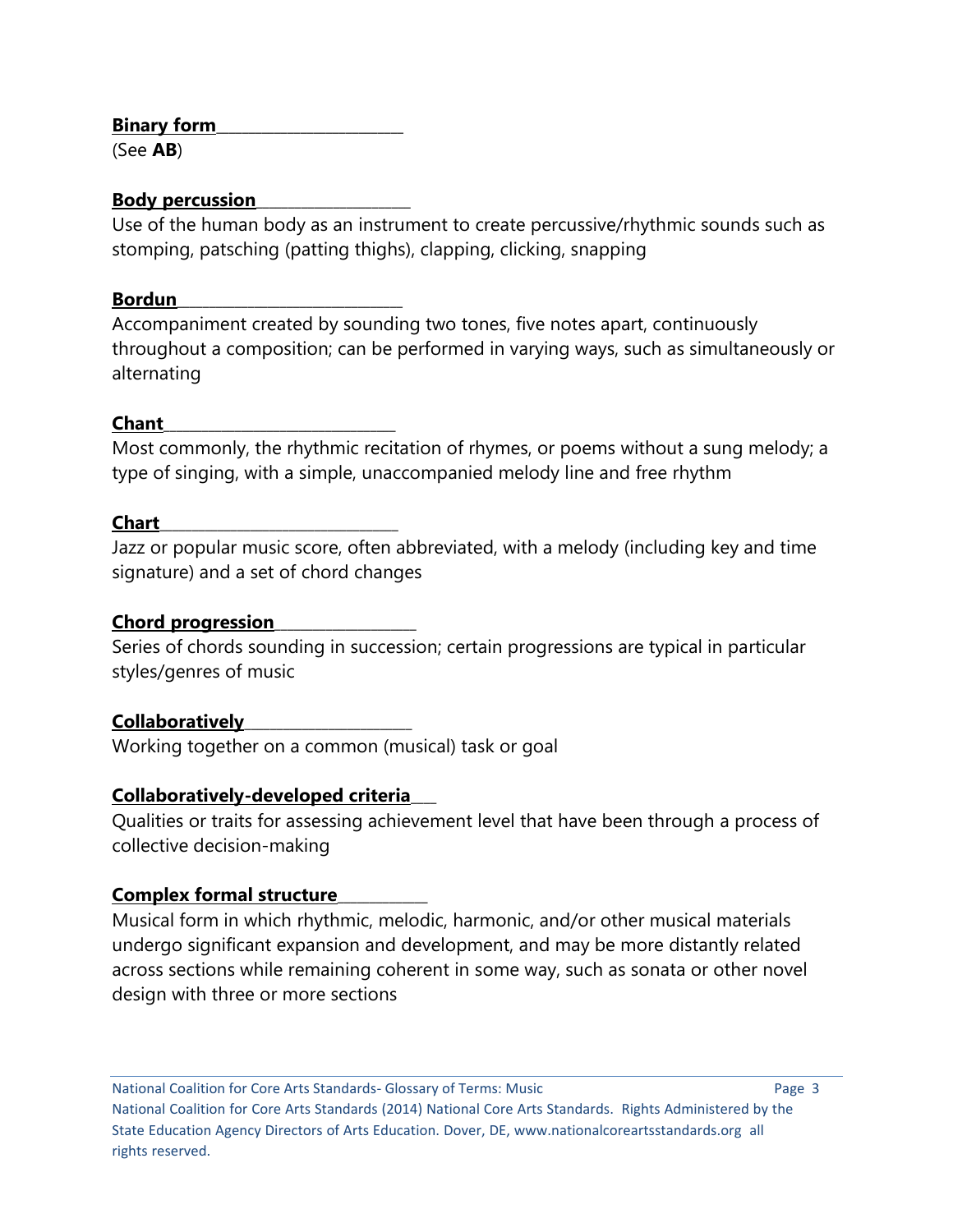#### **Composer**\_\_\_\_\_\_\_\_\_\_\_\_\_\_\_\_\_\_\_\_\_\_\_\_\_\_\_\_\_\_\_

One who creates music compositions

### **Composition**\_\_\_\_\_\_\_\_\_\_\_\_\_\_\_\_\_\_\_\_\_\_\_\_\_\_\_\_\_

Original piece of music that can be repeated, typically developed over time, and preserved either in notation or in a sound recording

## **Compositional devices**\_\_\_\_\_\_\_\_\_\_\_\_\_\_\_\_\_\_

Tools used by a composer or arranger to create or organize a composition or arrangement, such as tonality, sequence, repetition, instrumentation, orchestration, harmonic/melodic structure, style, and form

## **Compositional procedures**\_\_\_\_\_\_\_\_\_\_\_\_\_

Techniques that a composer initiates and continues in pieces to develop musical ideas, such as fragmentation, imitation, sequencing, variation, aggregate completion, registral saturation, contour inversion of gestures, and rhythmic phrasing

## **Compositional techniques**\_\_\_\_\_\_\_\_\_\_\_\_\_\_

Approaches a composer uses to manipulate and refine the elements to convey meaning and intent in a composition, such as tension-release, augmentation-diminution, soundsilence, motion-stasis, in addition to compositional devices

## **Concepts, music**\_\_\_\_\_\_\_\_\_\_\_\_\_\_\_\_\_\_\_\_\_\_\_\_\_

Understandings or generalized ideas about music that are formed after learners make connections and determine relationships among ideas

#### **Connection**\_\_\_\_\_\_\_\_\_\_\_\_\_\_\_\_\_\_\_\_\_\_\_\_\_\_\_\_\_\_

Relationship among artistic ideas, personal meaning, and/or external context

#### **Context**\_\_\_\_\_\_\_\_\_\_\_\_\_\_\_\_\_\_\_\_\_\_\_\_\_\_\_\_\_\_\_\_\_\_

Environment that surrounds music, influences understanding, provides meaning, and connects to an event or occurrence

#### **Context, cultural**\_\_\_\_\_\_\_\_\_\_\_\_\_\_\_\_\_\_\_\_\_\_\_\_

Values, beliefs, and traditions of a group of people that influence musical meaning and inform culturally authentic musical practice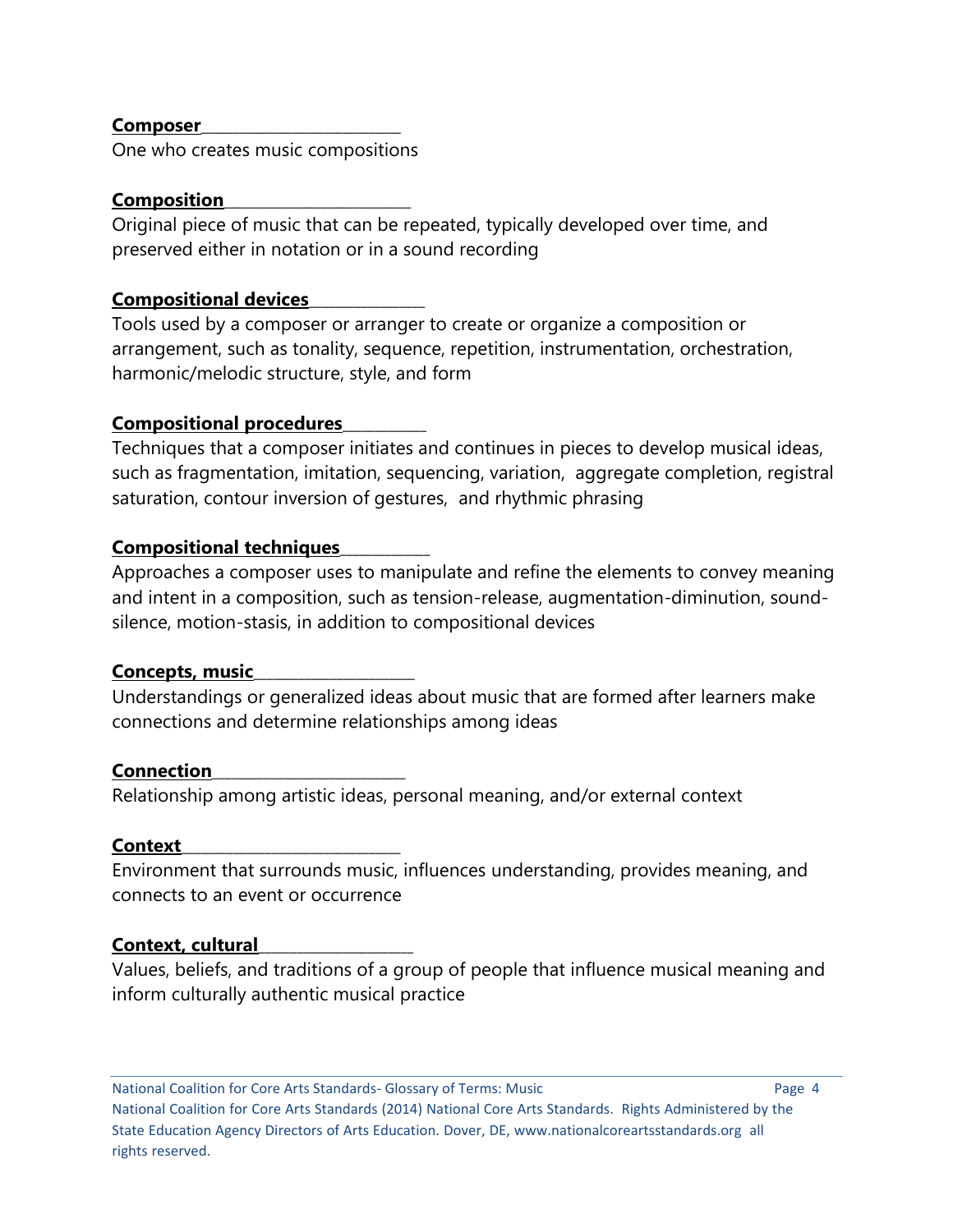## **Context, historical**\_\_\_\_\_\_\_\_\_\_\_\_\_\_\_\_\_\_\_\_\_\_\_

Conditions of the time and place in which music was created or performed that provide meaning and influence the musical experience

## **Context, personal**\_\_\_\_\_\_\_\_\_\_\_\_\_\_\_\_\_\_\_\_\_\_\_

Unique experiences and relationships that surround a single person and are influenced by personal life, family, habits, interest, and preferences

## **Context, social environment**\_\_\_\_\_\_\_\_\_\_\_

Surrounding something or someone's creation or intended audience that reflects and influences how people use and interpret the musical experience

## **Craftsmanship**\_\_\_\_\_\_\_\_\_\_\_\_\_\_\_\_\_\_\_\_\_\_\_\_\_\_\_

Degree of skill and ability exhibited by a creator or performer to manipulate the elements of music in a composition or performance

#### **Create**\_\_\_\_\_\_\_\_\_\_\_\_\_\_\_\_\_\_\_\_\_\_\_\_\_\_\_\_\_\_\_\_\_\_\_\_

Conceive and develop new artistic ideas, such as an improvisation, composition, or arrangement, into a work

## **Creative intent**\_\_\_\_\_\_\_\_\_\_\_\_\_\_\_\_\_\_\_\_\_\_\_\_\_\_

Shaping of the elements of music to express and convey emotions, thoughts, and ideas

#### **Creator**\_\_\_\_\_\_\_\_\_\_\_\_\_\_\_\_\_\_\_\_\_\_\_\_\_\_\_\_\_\_\_\_\_\_

One who originates a music composition, arrangement, or improvisation

#### **Criteria**\_\_\_\_\_\_\_\_\_\_\_\_\_\_\_\_\_\_\_\_\_\_\_\_\_\_\_\_\_\_\_\_\_\_

Guidelines used to judge the quality of a student's performance (See **Rubric**)

## **Cultural context**\_\_\_\_\_\_\_\_\_\_\_\_\_\_\_\_\_\_\_\_\_\_\_\_\_

Values, beliefs, and traditions of a group of people that influence musical meaning and inform culturally authentic musical practice

## **Culturally authentic performance**\_\_\_\_\_

Presentation that reflects practices and interpretation representative of the style and traditions of a culture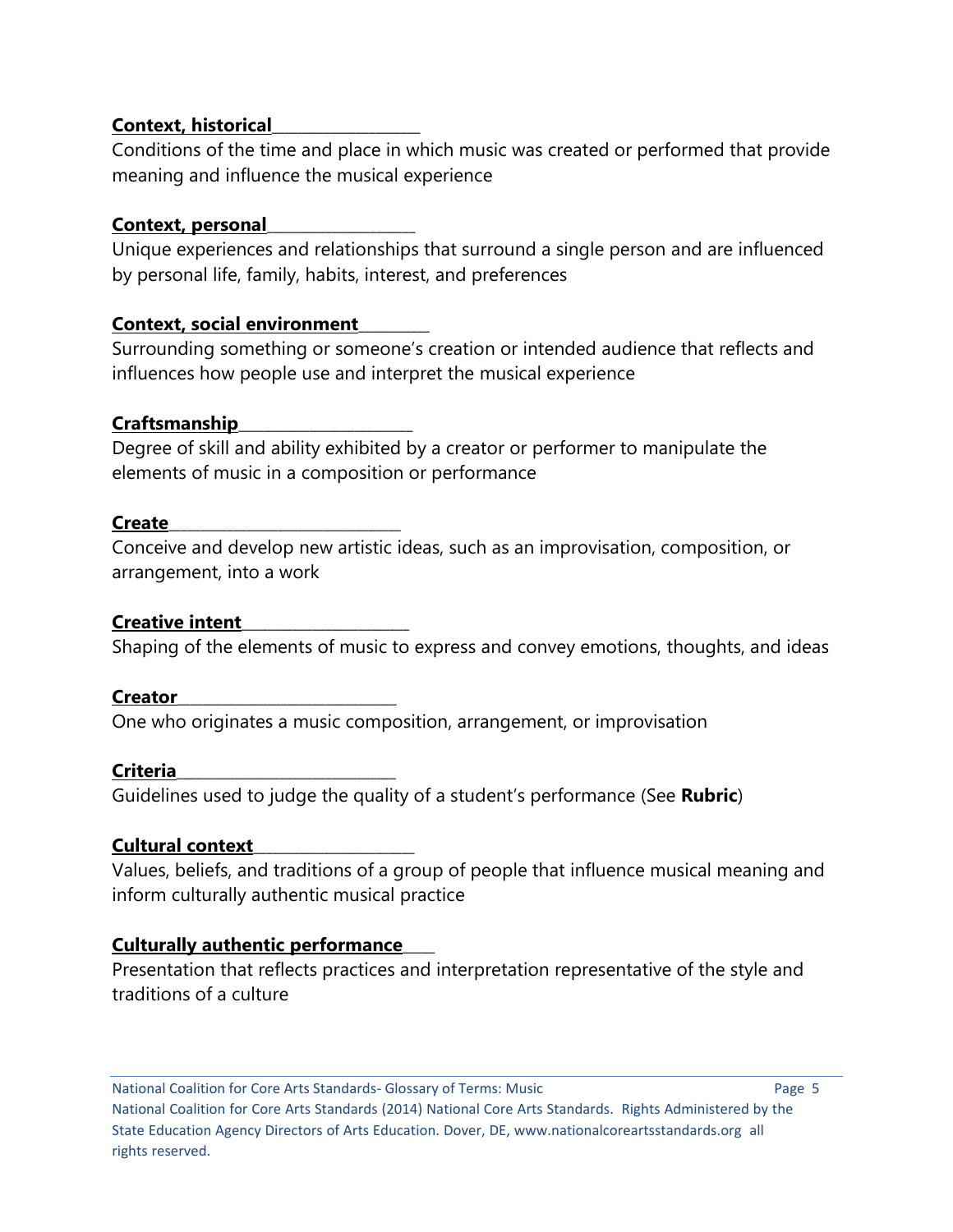### **Culture**\_\_\_\_\_\_\_\_\_\_\_\_\_\_\_\_\_\_\_\_\_\_\_\_\_\_\_\_\_\_\_\_\_\_

Values and beliefs of a particular group of people, from a specific place or time, expressed through characteristics such as tradition, social structure, religion, art, and food

## **Cyclical structure**\_\_\_\_\_\_\_\_\_\_\_\_\_\_\_\_\_\_\_\_\_\_\_\_

Musical form characterized by the return or "cycling around" of significantly recognizable themes, motives, and/or patterns across movements

#### **Demonstrate**\_\_\_\_\_\_\_\_\_\_\_\_\_\_\_\_\_\_\_\_\_\_\_\_\_\_\_\_

Show musical understanding through observable behavior such as moving, chanting, singing, or playing instruments

## **Diatonic**\_\_\_\_\_\_\_\_\_\_\_\_\_\_\_\_\_\_\_\_\_\_\_\_\_\_\_\_\_\_\_\_\_

Seven-tone scale consisting of five whole steps and two half steps

## **Digital environment**\_\_\_\_\_\_\_\_\_\_\_\_\_\_\_\_\_\_\_\_

Simulated place made or created through the use of one or more computers, sensors, or equipment

## **Digital notation**\_\_\_\_\_\_\_\_\_\_\_\_\_\_\_\_\_\_\_\_\_\_\_\_\_

A visual image of musical sound created by using computer software applications, intended either as a record of sound heard or imagined, or as a set of visual instructions for performers

#### **Digital resources**\_\_\_\_\_\_\_\_\_\_\_\_\_\_\_\_\_\_\_\_\_\_\_\_

Anything published in a format capable of being read by a computer, a web-enabled device, a digital tablet, or smartphone

## **Digital systems**\_\_\_\_\_\_\_\_\_\_\_\_\_\_\_\_\_\_\_\_\_\_\_\_\_\_

Platforms that allow interaction and the conversion between and through the audio and digital domains

#### Digital tools

Category of musical instruments and tools that manipulate sound using binary code, such as electronic keyboards, digital audio interfaces, MIDI, and computer software

National Coalition for Core Arts Standards- Glossary of Terms: Music Page 6 National Coalition for Core Arts Standards (2014) National Core Arts Standards. Rights Administered by the State Education Agency Directors of Arts Education. Dover, DE, www.nationalcoreartsstandards.org all rights reserved.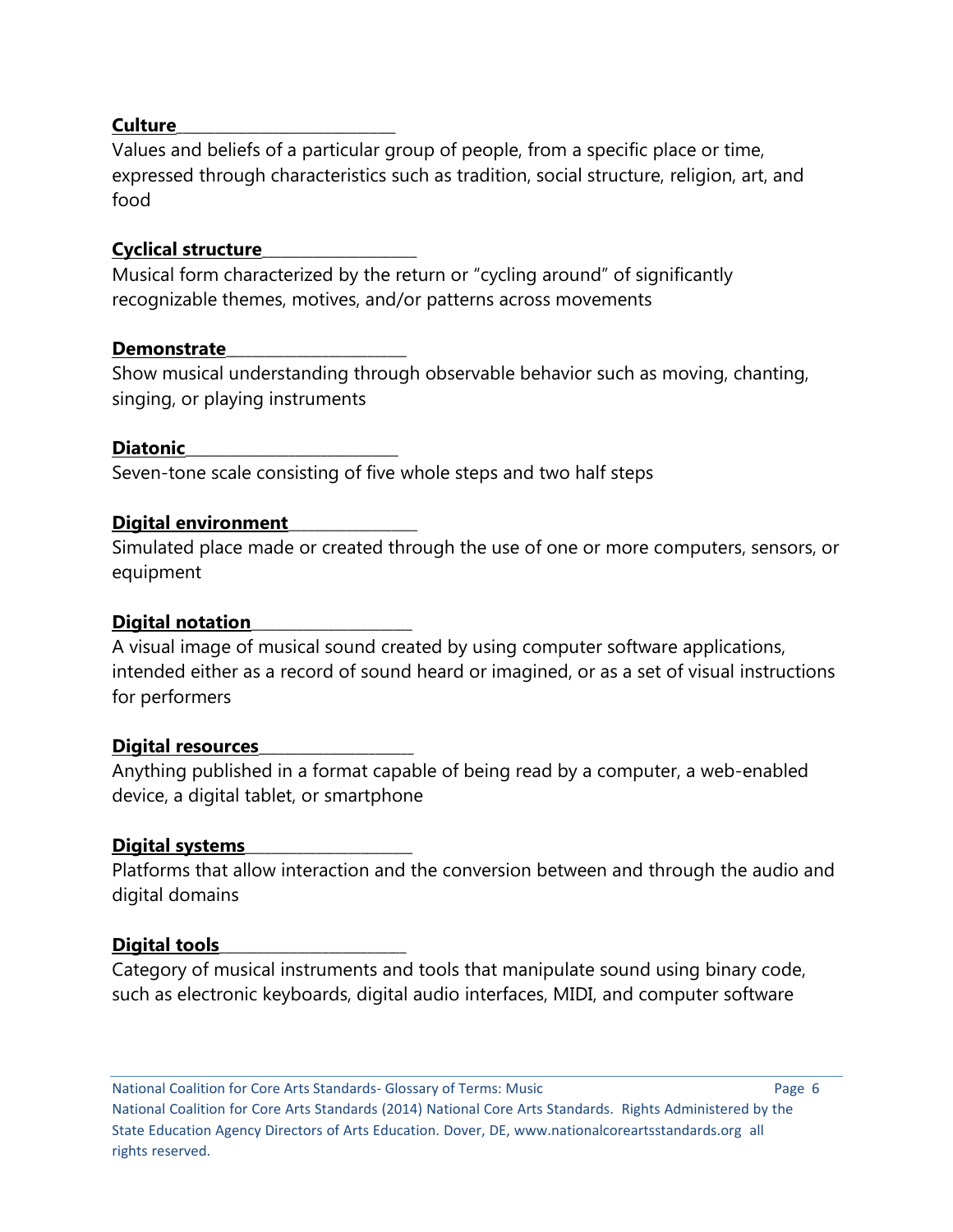#### **Dynamics**\_\_\_\_\_\_\_\_\_\_\_\_\_\_\_\_\_\_\_\_\_\_\_\_\_\_\_\_\_\_\_\_

Level or range of loudness of a sound or sounds

## **Elements of music**\_\_\_\_\_\_\_\_\_\_\_\_\_\_\_\_\_\_\_\_\_\_

Basic characteristics of sound (pitch, rhythm, harmony, dynamics, timbre, texture, form, and style/articulation) that are manipulated to create music

## **Enduring understanding**\_\_\_\_\_\_\_\_\_\_\_\_\_\_\_

Overarching (aka, "big") ideas that are central to the core of the music discipline and may be transferred to new situations

## **Ensemble**\_\_\_\_\_\_\_\_\_\_\_\_\_\_\_\_\_\_\_\_\_\_\_\_\_\_\_\_\_\_\_\_

Group of individuals organized to perform artistic work: traditional, large groups such as bands, orchestras, and choirs; chamber, smaller groups, such as duets, trios, and quartets; emerging, such as guitar, iPad, mariachi, steel drum or pan, and Taiko drumming

## **Essential question**\_\_\_\_\_\_\_\_\_\_\_\_\_\_\_\_\_\_\_\_\_\_\_

Question that is central to the core of a discipline –in this case, music – and promotes investigation to uncover corresponding enduring understanding(s)

## **Established criteria**\_\_\_\_\_\_\_\_\_\_\_\_\_\_\_\_\_\_\_\_\_

Traits or dimensions for making quality judgments in music of a particular style, genre, cultural context, or historical period that have gained general acceptance and application over time

## **Expanded form**\_\_\_\_\_\_\_\_\_\_\_\_\_\_\_\_\_\_\_\_\_\_\_\_\_\_

Basic form (such as AB, ABA, rondo or theme and variation) expanded by the addition of an introduction, transition, and/or coda

#### **Explore**\_\_\_\_\_\_\_\_\_\_\_\_\_\_\_\_\_\_\_\_\_\_\_\_\_\_\_\_\_\_\_\_\_\_

Discover, investigate, and create musical ideas through singing, chanting, playing instruments, or moving to music

#### **Expression**

Feeling conveyed through music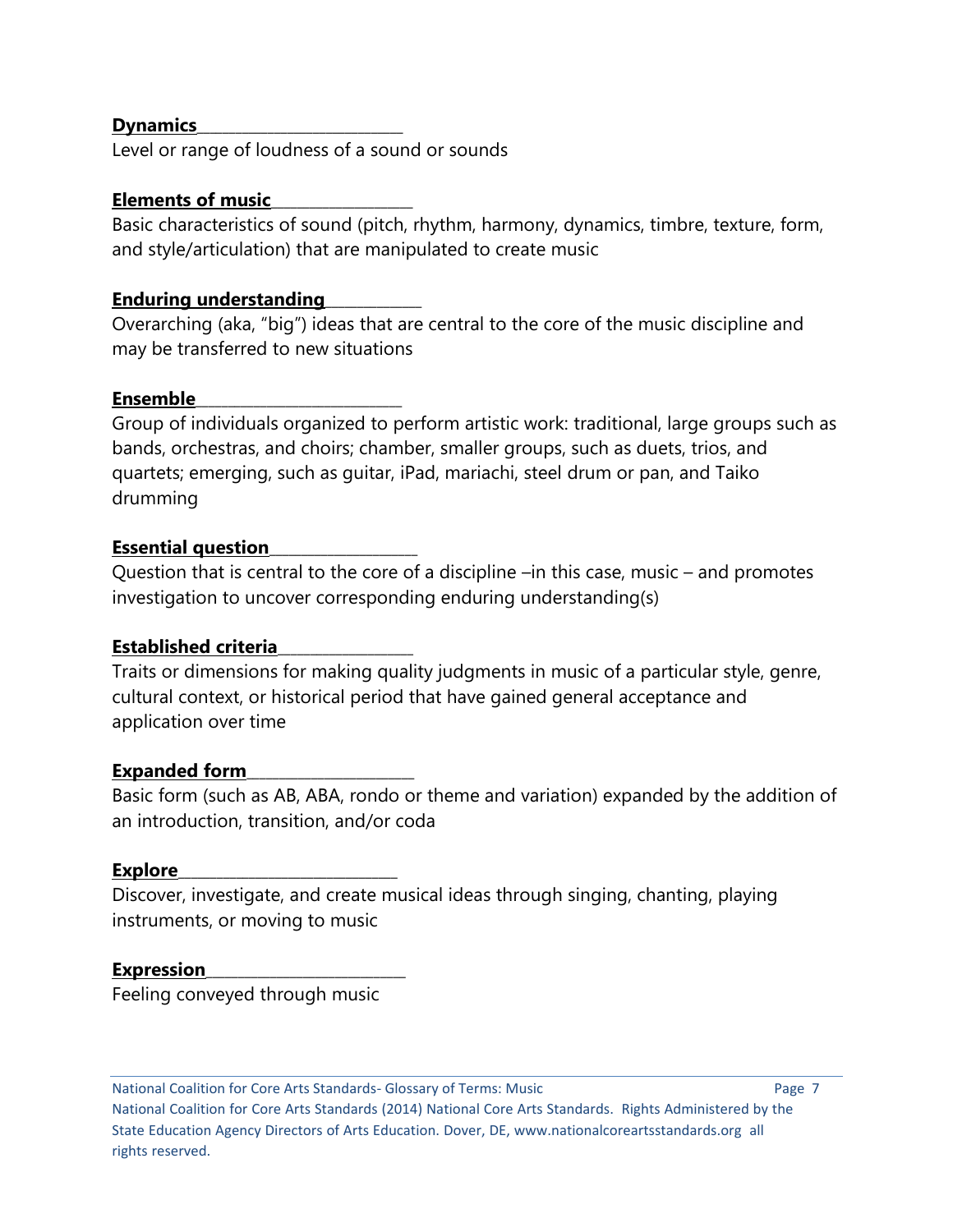### **Expressive aspects**\_\_\_\_\_\_\_\_\_\_\_\_\_\_\_\_\_\_\_\_\_\_

Characteristics that convey feeling in the presentation of musical ideas

## **Expressive intent**\_\_\_\_\_\_\_\_\_\_\_\_\_\_\_\_\_\_\_\_\_\_\_\_

The emotions, thoughts, and ideas that a performer or composer seeks to convey by manipulating the elements of music

## **Expressive qualities**\_\_\_\_\_\_\_\_\_\_\_\_\_\_\_\_\_\_\_\_\_

Qualities such as dynamics, tempo, articulation which -- when combined with other elements of music -- give a composition its musical identity

## **Form**\_\_\_\_\_\_\_\_\_\_\_\_\_\_\_\_\_\_\_\_\_\_\_\_\_\_\_\_\_\_\_\_\_\_\_\_\_

Element of music describing the overall organization of a piece of music, such as AB, ABA, rondo, theme and variations, and strophic form

## **Formal design**\_\_\_\_\_\_\_\_\_\_\_\_\_\_\_\_\_\_\_\_\_\_\_\_\_\_\_

Large-scale framework for a piece of music in which the constituent parts cohere into a meaningful whole; encompasses both structural and tonal aspects of the piece

#### **Fret**\_\_\_\_\_\_\_\_\_\_\_\_\_\_\_\_\_\_\_\_\_\_\_\_\_\_\_\_\_\_\_\_\_\_\_\_\_\_\_

Thin strip of material placed across the fingerboard of some stringed Instruments, such as guitar, banjo, and mandolin; the fingers press the strings against the frets to determine pitch

#### **Function**\_\_\_\_\_\_\_\_\_\_\_\_\_\_\_\_\_\_\_\_\_\_\_\_\_\_\_\_\_\_\_\_\_

Use for which music is created, performed, or experienced, such as dance, social, recreation, music therapy, video games, and advertising

## **Fundamentals of music theory**\_\_\_\_\_\_\_\_\_

Basic elements of music, their subsets, and how they interact: rhythm and meter; pitch and clefs; intervals; scales, keys and key signatures; triads and seventh chords

#### **Fusion**\_\_\_\_\_\_\_\_\_\_\_\_\_\_\_\_\_\_\_\_\_\_\_\_\_\_\_\_\_\_\_\_\_\_\_

Type of music created by combining contrasting styles into a new style

National Coalition for Core Arts Standards- Glossary of Terms: Music Page 8 National Coalition for Core Arts Standards (2014) National Core Arts Standards. Rights Administered by the State Education Agency Directors of Arts Education. Dover, DE, www.nationalcoreartsstandards.org all rights reserved.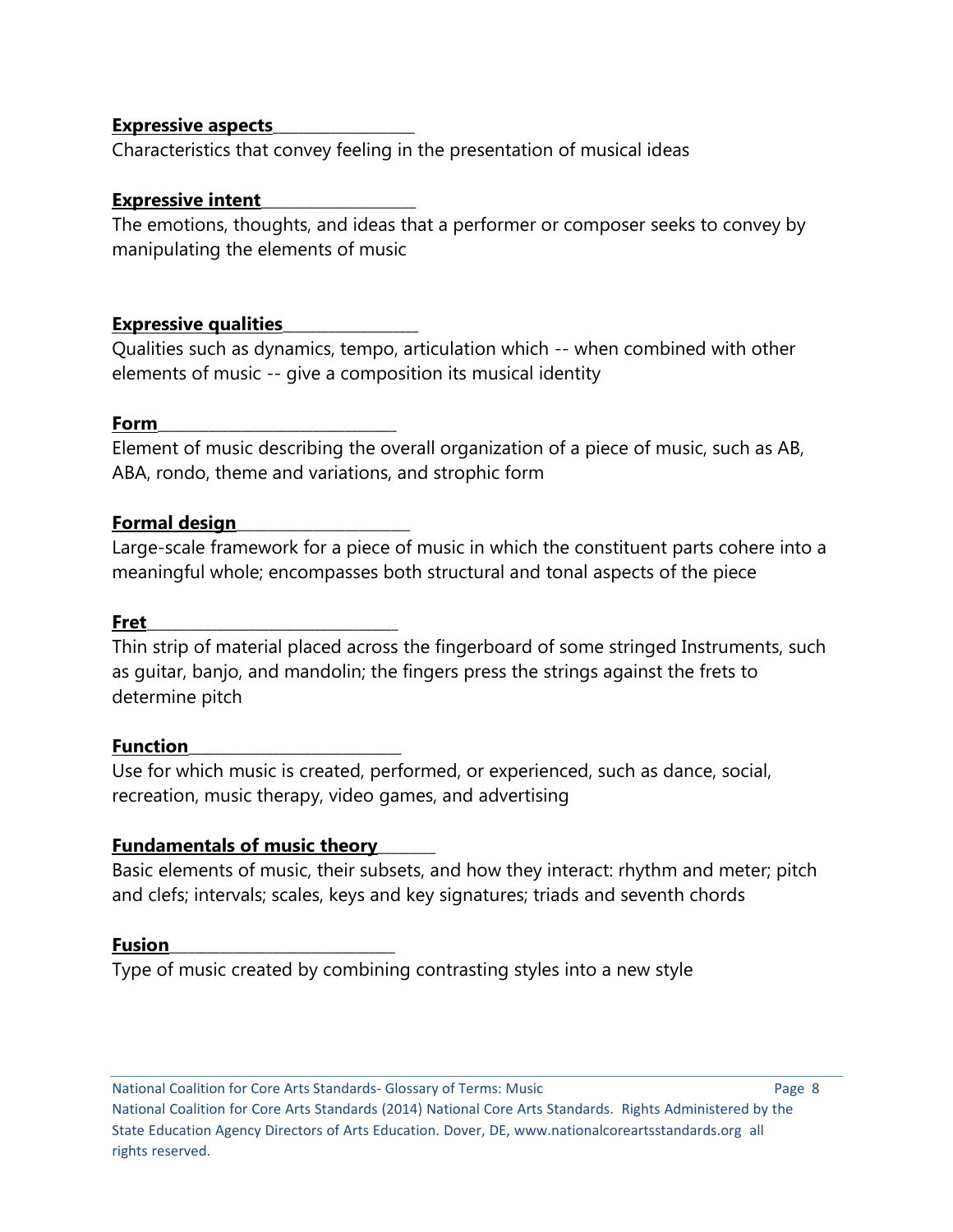#### **Genre**\_\_\_\_\_\_\_\_\_\_\_\_\_\_\_\_\_\_\_\_\_\_\_\_\_\_\_\_\_\_\_\_\_\_\_\_

Category of music characterized by a distinctive style, form, and/or content, such as jazz, march, and country

#### **Guidance**\_\_\_\_\_\_\_\_\_\_\_\_\_\_\_\_\_\_\_\_\_\_\_\_\_\_\_\_\_\_\_\_

Assistance provided temporarily to enable a student to perform a musical task that would be difficult to perform unaided, best implemented in a manner that helps develop that student's capacity to eventually perform the task independently

#### **Harmonic sequences**\_\_\_\_\_\_\_\_\_\_\_\_\_\_\_\_\_\_\_\_

Series of two or more chords commonly used to support melody(ies)

#### **Harmonizing instruments**\_\_\_\_\_\_\_\_\_\_\_\_\_\_

musical instruments, such as guitars, ukuleles, and keyboards, capable of producing harmonies as well as melodies, often used to provide chordal accompaniments for melodies and songs

#### **Harmonization**\_\_\_\_\_\_\_\_\_\_\_\_\_\_\_\_\_\_\_\_\_\_\_\_\_\_

Process of applying stylistically appropriate harmony, such as chords, countermelodies, and ostinato, to melodic material

#### **Harmony**\_\_\_\_\_\_\_\_\_\_\_\_\_\_\_\_\_\_\_\_\_\_\_\_\_\_\_\_\_\_\_\_

Chordal structure of a music composition in which the simultaneous sounding of pitches produces chords and their successive use produces chord progressions

#### **Heterophonic**\_\_\_\_\_\_\_\_\_\_\_\_\_\_\_\_\_\_\_\_\_\_\_\_\_\_\_

Musical texture in which slightly different versions of the same melody sound simultaneously

#### **Historical context**\_\_\_\_\_\_\_\_\_\_\_\_\_\_\_\_\_\_\_\_\_\_\_

Conditions of the time and place in which music was created or performed and that provide meaning and influence the musical experience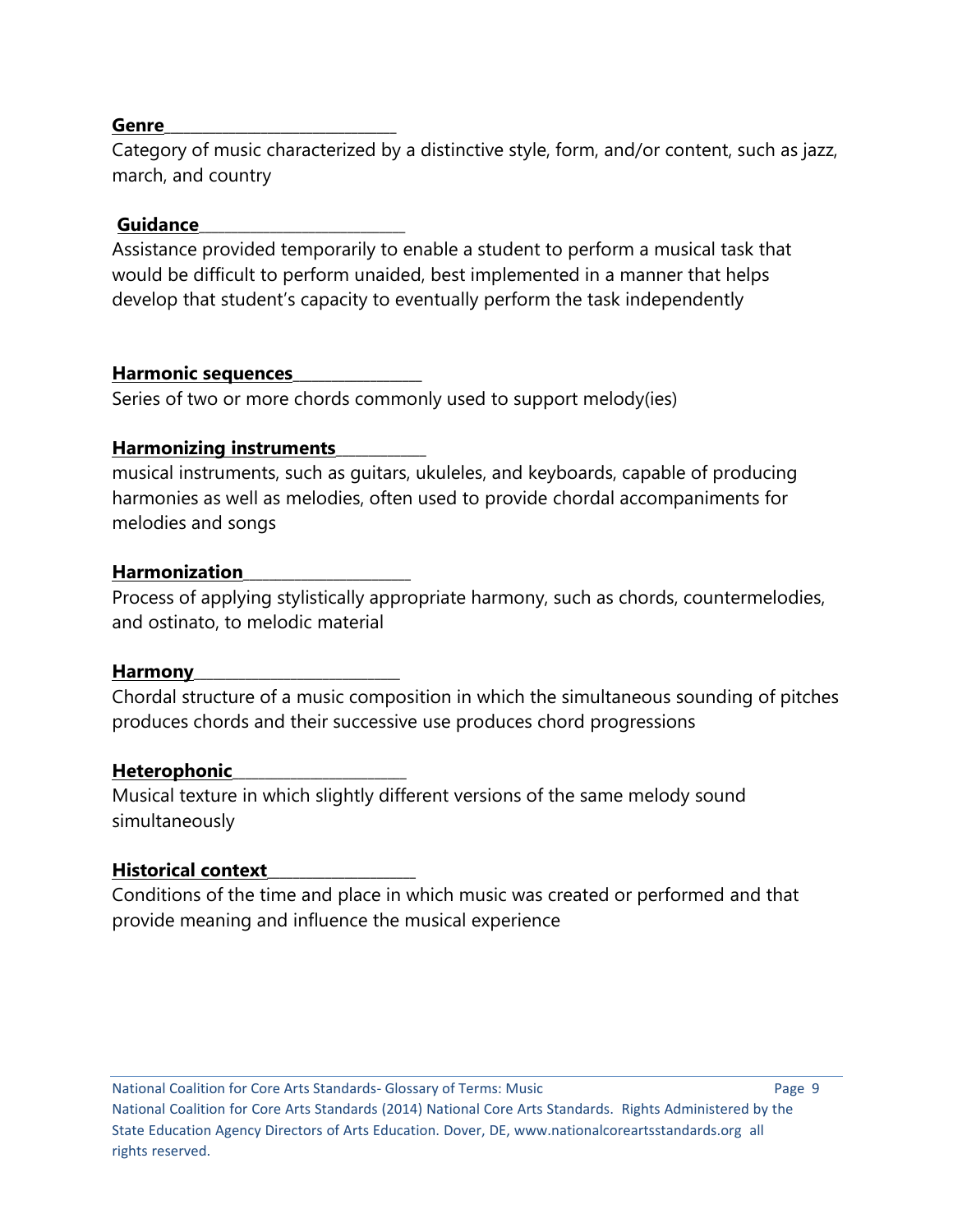## **Historical periods**\_\_\_\_\_\_\_\_\_\_\_\_\_\_\_\_\_\_\_\_\_\_\_

Period of years during which music that was created and/or performed shared common characteristics; historians of Western art music typically refer to the following: Medieval (ca. 500-ca. 1420), Renaissance (ca. 1420-ca. 1600), Baroque (ca. 1600-ca. 1750), Classic (ca. 1750-ca. 1820), Romantic (ca. 1820-ca. 1900), and Contemporary (ca. 1900-)

### **Homophonic**\_\_\_\_\_\_\_\_\_\_\_\_\_\_\_\_\_\_\_\_\_\_\_\_\_\_\_\_

Musical texture in which all parts move in the same rhythm but use different pitches, as in hymns; also, a melody supported by chords

## **Iconic notation**\_\_\_\_\_\_\_\_\_\_\_\_\_\_\_\_\_\_\_\_\_\_\_\_\_\_

Representation of sound and its treatment using lines, drawings, pictures

#### **Imagine**\_\_\_\_\_\_\_\_\_\_\_\_\_\_\_\_\_\_\_\_\_\_\_\_\_\_\_\_\_\_\_\_\_\_

Generate musical ideas for various purposes and contexts

## **Imagination**\_\_\_\_\_\_\_\_\_\_\_\_\_\_\_\_\_\_\_\_\_\_\_\_\_\_\_\_\_

Ability to generate in the mind ideas, concepts, sounds, and images that are not physically present and may not have been previously experienced (See **Audiate**)

### **Improvisation**\_\_\_\_\_\_\_\_\_\_\_\_\_\_\_\_\_\_\_\_\_\_\_\_\_\_\_

Music created and performed spontaneously or "in-the-moment," often within a framework determined by the musical style

#### **Improviser**\_\_\_\_\_\_\_\_\_\_\_\_\_\_\_\_\_\_\_\_\_\_\_\_\_\_\_\_\_\_\_

One who creates music spontaneously or "in-the-moment"

## **Independently**\_\_\_\_\_\_\_\_\_\_\_\_\_\_\_\_\_\_\_\_\_\_\_\_\_\_

Working with virtually no assistance, initiating appropriate requests for consultation, performing in a self-directed ensemble offering ideas/solutions that make such consulting collaborative rather than teacher-directed

#### **Intent**\_\_\_\_\_\_\_\_\_\_\_\_\_\_\_\_\_\_\_\_\_\_\_\_\_\_\_\_\_\_\_\_\_\_\_\_

Meaning or feeling of the music planned and conveyed by a creator or performer

National Coalition for Core Arts Standards- Glossary of Terms: Music Page 10 National Coalition for Core Arts Standards (2014) National Core Arts Standards. Rights Administered by the State Education Agency Directors of Arts Education. Dover, DE, www.nationalcoreartsstandards.org all rights reserved.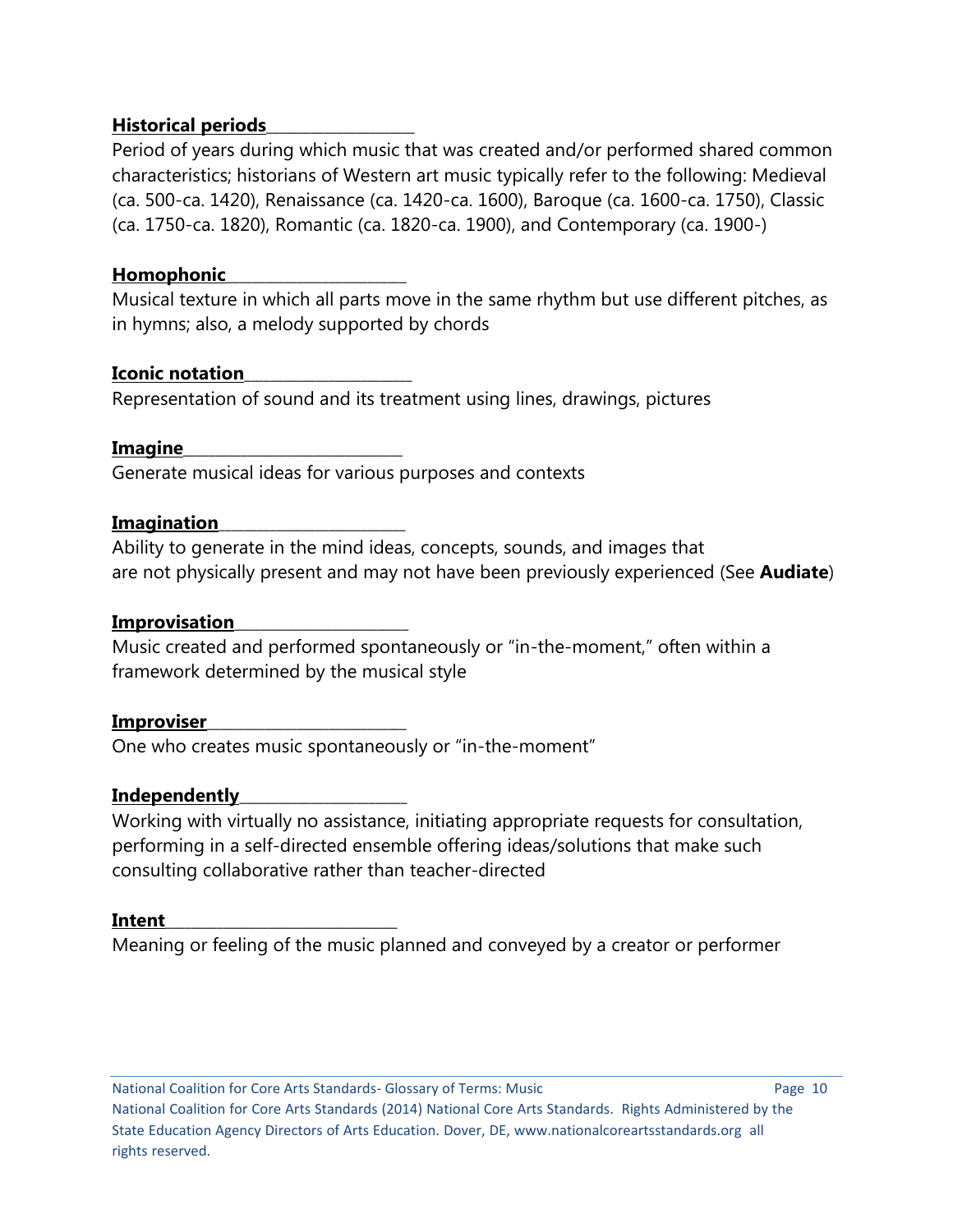#### **Interpret**\_\_\_\_\_\_\_\_\_\_\_\_\_\_\_\_\_\_\_\_\_\_\_\_\_\_\_\_\_\_\_\_\_

Determine and demonstrate music's expressive intent and meaning when responding and performing

#### **Interpretation**\_\_\_\_\_\_\_\_\_\_\_\_\_\_\_\_\_\_\_\_\_\_\_\_\_\_\_

Intent and meaning that a performer realizes in studying and performing a piece of music

#### **Intervals**\_\_\_\_\_\_\_\_\_\_\_\_\_\_\_\_\_\_\_\_\_\_\_\_\_\_\_\_\_\_\_\_\_

Distance between two tones, named by counting all pitch names involved; harmonic interval occurs when two pitches are sounded simultaneously, and melodic interval when two pitches are sounded successively

#### **Intonation**\_\_\_\_\_\_\_\_\_\_\_\_\_\_\_\_\_\_\_\_\_\_\_\_\_\_\_\_\_\_\_

Singing or playing the correct pitch in tune

#### **Key signature**\_\_\_\_\_\_\_\_\_\_\_\_\_\_\_\_\_\_\_\_\_\_\_\_\_\_\_

Set of sharps or flats at the beginning of the staff, following the clef sign, that indicates the primary pitch set or scale used in the music and provide clues to the resting tone and mode

#### **Lead-sheet notation**\_\_\_\_\_\_\_\_\_\_\_\_\_\_\_\_\_\_\_\_\_

System symbol used to identify chords in jazz, popular, and folk music; uppercase letters are written above the staff, specifying which chords should be used and when they should be played

**Lyrics**\_\_\_\_\_\_\_\_\_\_\_\_\_\_\_\_\_\_\_\_\_\_\_\_\_\_\_\_\_\_\_\_\_\_\_\_\_ Words of a song

#### **Major scale**

Scale in which the ascending pattern of whole and half steps is whole, whole, half, whole, whole, whole, half

#### **Melodic contour**\_\_\_\_\_\_\_\_\_\_\_\_\_\_\_\_\_\_\_\_\_\_\_\_

Shape of a melody created by the way its pitches repeat and move up and down in steps and skips

National Coalition for Core Arts Standards- Glossary of Terms: Music Page 11 National Coalition for Core Arts Standards (2014) National Core Arts Standards. Rights Administered by the State Education Agency Directors of Arts Education. Dover, DE, www.nationalcoreartsstandards.org all rights reserved.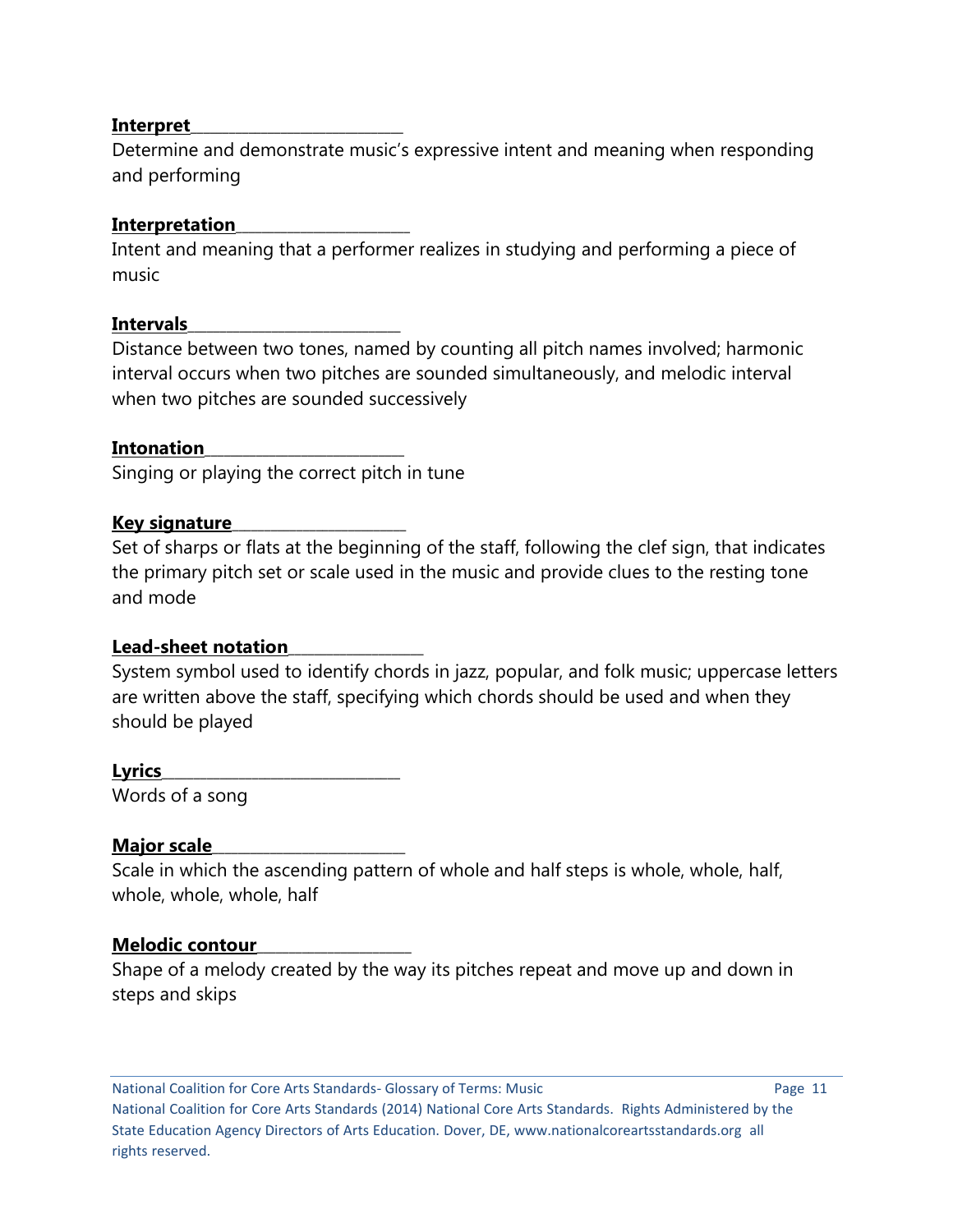### **Melodic passage**\_\_\_\_\_\_\_\_\_\_\_\_\_\_\_\_\_\_\_\_\_\_\_\_

Short section or series of notes within a larger work that constitutes a single coherent melodic idea

## **Melodic pattern**\_\_\_\_\_\_\_\_\_\_\_\_\_\_\_\_\_\_\_\_\_\_\_\_\_

Grouping, generally brief, of tones or pitches

## **Melody**\_\_\_\_\_\_\_\_\_\_\_\_\_\_\_\_\_\_\_\_\_\_\_\_\_\_\_\_\_\_\_\_\_\_

Linear succession of sounds (pitches) and silences moving through time; the horizontal structure of music

## **Meter**\_\_\_\_\_\_\_\_\_\_\_\_\_\_\_\_\_\_\_\_\_\_\_\_\_\_\_\_\_\_\_\_\_\_\_\_

Grouping of beats and divisions of beats in music, often in sets of twos (duple meter) or threes (triple meter)

## **Minor scale**

Scale in which one characteristic feature is a half step between the second and third tones; the three forms of the minor scale are natural, harmonic, and melodic

#### **Modal**\_\_\_\_\_\_\_\_\_\_\_\_\_\_\_\_\_\_\_\_\_\_\_\_\_\_\_\_\_\_\_\_\_\_\_\_

Music based on a mode other than major or minor

#### **Modes**\_\_\_\_\_\_\_\_\_\_\_\_\_\_\_\_\_\_\_\_\_\_\_\_\_\_\_\_\_\_\_\_\_\_\_

Seven-tone scales that include five whole steps and two half steps; the seven possible modes —Ionian, Dorian, Phrygian, Lydian, Mixolydian, Aeolian, and Locrian— were used in the Medieval and Renaissance periods and served as the basis from which major (Ionian) and minor (Aeolian) scales emerged

## **Model cornerstone assessment**\_\_\_\_\_\_\_\_

Suggested assessment process, embedded within a unit of study, that includes a series of focused tasks to measure student achievement within multiple process components

## **Moderately complex formal structure\_**

Musical form with three or more sections (such as rounded binary, rondo, or other novel design), in which section closure is somewhat nuanced or ambiguous, and the rhythmic, melodic, harmonic, and/or other musical materials across sections may be more distantly related while remaining coherent in some way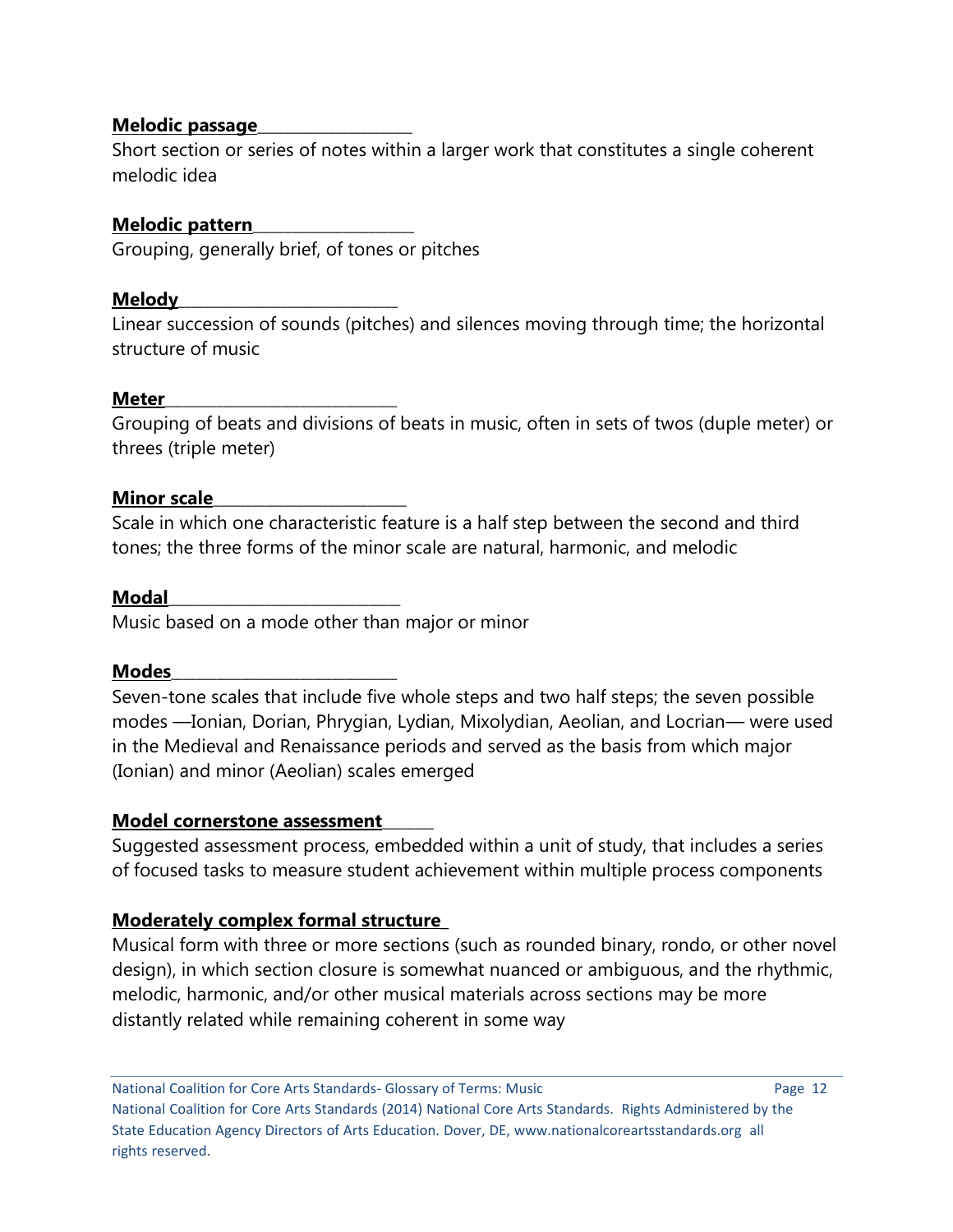#### **Mood**\_\_\_\_\_\_\_\_\_\_\_\_\_\_\_\_\_\_\_\_\_\_\_\_\_\_\_\_\_\_\_\_\_\_\_\_

Over-all feeling that a section or piece of music conveys

#### **Monophonic**\_\_\_\_\_\_\_\_\_\_\_\_\_\_\_\_\_\_\_\_\_\_\_\_\_\_\_\_\_

Musical texture consisting of a single, unaccompanied melodic line

#### **Motif/motive**\_\_\_\_\_\_\_\_\_\_\_\_\_\_\_\_\_\_\_\_\_\_\_\_\_\_\_\_

Brief rhythmic/melodic figure or pattern that recurs throughout a composition as a unifying element

#### **Movement**\_\_\_\_\_\_\_\_\_\_\_\_\_\_\_\_\_\_\_\_\_\_\_\_\_\_\_\_\_\_\_

Act of moving in nonlocomotor (such as clapping and finger snapping) and locomotor (such as walking and running) patterns to represent and interpret musical sounds

#### **Music literacy**

Knowledge and understanding required to participate authentically in the discipline of music by independently carrying out the artistic processes of creating, performing, and responding

#### **Music theory**\_\_\_\_\_\_\_\_\_\_\_\_\_\_\_\_\_\_\_\_\_\_\_\_\_\_\_\_

Study of how music is composed and performed; analysis of the elements of music and the framework for understanding musical works

#### **Music vocabulary**\_\_\_\_\_\_\_\_\_\_\_\_\_\_\_\_\_\_\_\_\_\_\_

Domain-specific words traditionally used in performing, studying, or describing music (See Academic vocabulary)

#### **Musical criteria**\_\_\_\_\_\_\_\_\_\_\_\_\_\_\_\_\_\_\_\_\_\_\_\_\_\_

Traits relevant to assessing music attributes of a work or performance

#### **Musical idea**\_\_\_\_\_\_\_\_\_\_\_\_\_\_\_\_\_\_\_\_\_\_\_\_\_\_\_\_\_

Idea expressed in music, which can range in length from the smallest meaningful level (motive or short pattern) through a phrase, a section, or an entire piece

#### **Musical range**

Span between the highest and lowest pitches of a melody, instrument, or voice

National Coalition for Core Arts Standards- Glossary of Terms: Music Page 13 National Coalition for Core Arts Standards (2014) National Core Arts Standards. Rights Administered by the State Education Agency Directors of Arts Education. Dover, DE, www.nationalcoreartsstandards.org all rights reserved.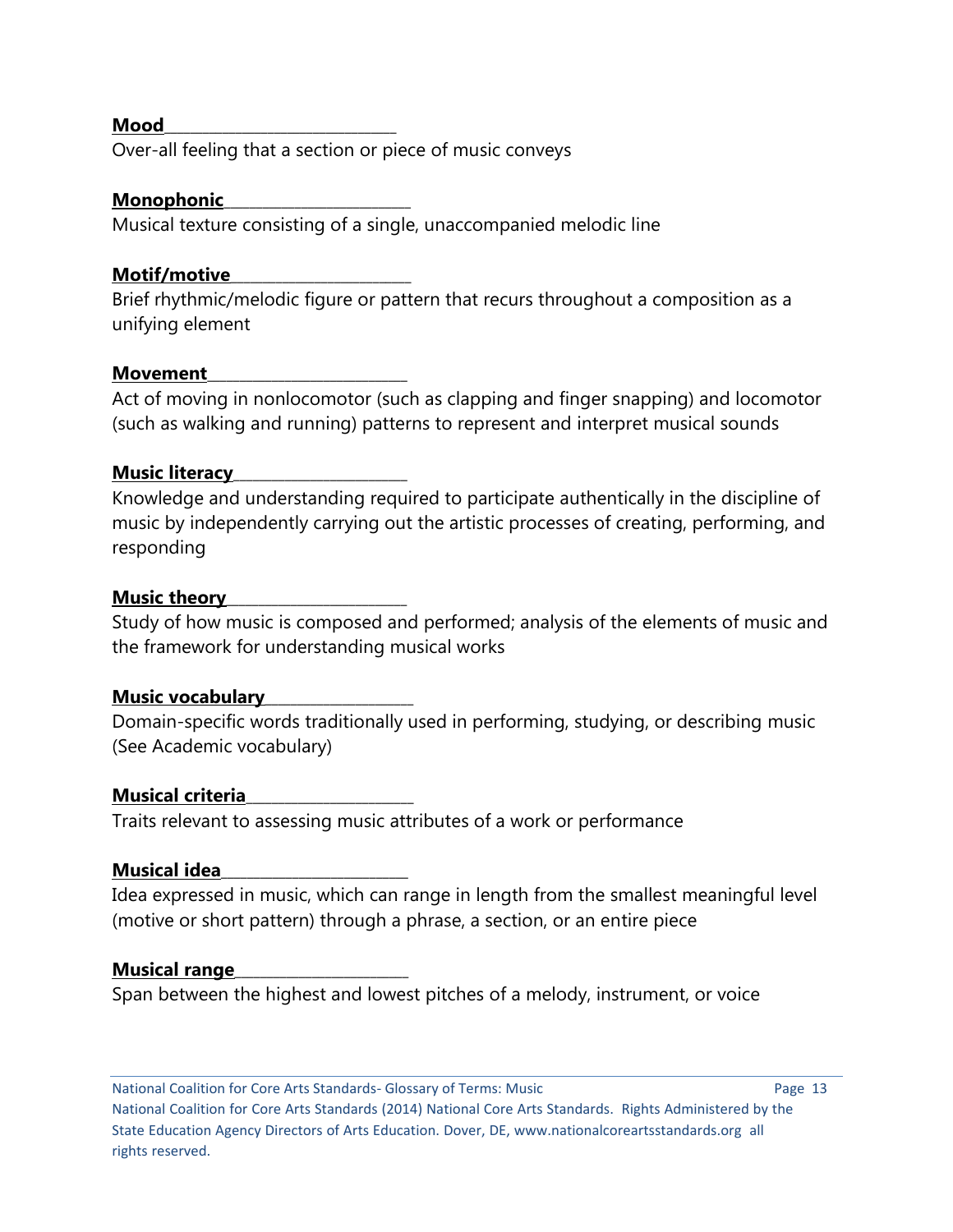### **Musical work**

Piece of music preserved as a notated copy or sound recording or passed through oral tradition

## **Non-pitched instruments**\_\_\_\_\_\_\_\_\_\_\_\_\_\_\_

Instruments, such as woodblocks, whistles, electronic sounds, that do not have definite pitches or tones

## **Notation**\_\_\_\_\_\_\_\_\_\_\_\_\_\_\_\_\_\_\_\_\_\_\_\_\_\_\_\_\_\_\_\_\_

Visual representation of musical sounds

## **One-part formal structure**\_\_\_\_\_\_\_\_\_\_\_\_\_\_

Continuous form, with or without an interruption, in which a singular instance of formal closure is achieved only at or near the end of the piece; also known as throughcomposed

## **Open-ended assessment**\_\_\_\_\_\_\_\_\_\_\_\_\_\_\_\_

Assessment that allows students to demonstrate the learning of a particular outcome in a variety of ways, such as demonstrating understanding of rhythmic notation by moving, singing, or chanting

#### **Pentatonic scale**\_\_\_\_\_\_\_\_\_\_\_\_\_\_\_\_\_\_\_\_\_\_\_\_\_

Five-tone scale often identified with the pattern of the black keys of a keyboard, although other five-tone arrangements are possible

#### **Perform**\_\_\_\_\_\_\_\_\_\_\_\_\_\_\_\_\_\_\_\_\_\_\_\_\_\_\_\_\_\_\_\_\_\_

Process of realizing artistic ideas and work through interpretation and presentation

## **Performing, performance**\_\_\_\_\_\_\_\_\_\_\_\_\_\_

Experience of engaging in the act of presenting music in a classroom or private or public venue (See also Artistic Process of Performing)

## **Performance decorum**\_\_\_\_\_\_\_\_\_\_\_\_\_\_\_\_\_\_

Aspects of contextually appropriate propriety and proper behavior, conduct, and appearance for a musical performance, such as stage presence, etiquette, and appropriate attire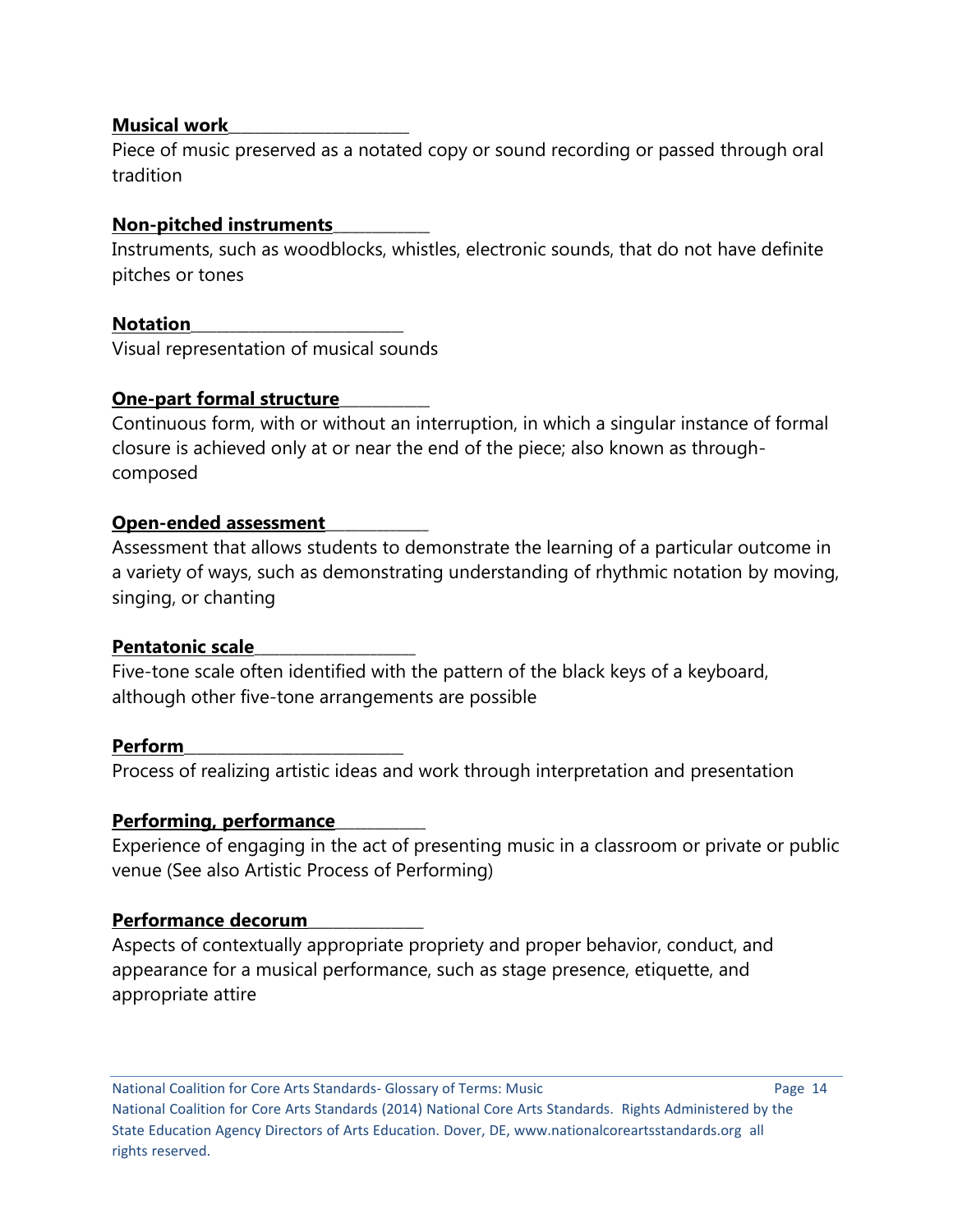## **Performance practice**\_\_\_\_\_\_\_\_\_\_\_\_\_\_\_\_\_\_\_

Performance and presentation of a work that reflect established norms for the style and social, cultural, and historical contexts of that work

#### **Performance technique**\_\_\_\_\_\_\_\_\_\_\_\_\_\_\_\_\_

Personal technical skills developed and used by a performer

#### **Personal context**\_\_\_\_\_\_\_\_\_\_\_\_\_\_\_\_\_\_\_\_\_\_\_\_

Unique experiences and relationships that surround a single person and are influenced by personal life, family, habits, interest, and preferences

## **Personally-developed criteria**\_\_\_\_\_\_\_\_\_\_

Qualities or traits for assessing achievement level developed by students individually

#### **Phrase**\_\_\_\_\_\_\_\_\_\_\_\_\_\_\_\_\_\_\_\_\_\_\_\_\_\_\_\_\_\_\_\_\_\_\_

Musical segment with a clear beginning and ending, comparable to a simple sentence or clause in written text

#### **Phrasing**

Performance of a musical phrase that uses expressive qualities such as dynamics, tempo, articulation, and timbre to convey a thought, mood, or feeling

#### **Piece**\_\_\_\_\_\_\_\_\_\_\_\_\_\_\_\_\_\_\_\_\_\_\_\_\_\_\_\_\_\_\_\_\_\_\_\_\_

General, non-technical term referring to a composition or musical work

#### **Pitch**\_\_\_\_\_\_\_\_\_\_\_\_\_\_\_\_\_\_\_\_\_\_\_\_\_\_\_\_\_\_\_\_\_\_\_\_\_

Identification of a tone or note with respect to highness or lowness (i.e., frequency)

#### **Plan**\_\_\_\_\_\_\_\_\_\_\_\_\_\_\_\_\_\_\_\_\_\_\_\_\_\_\_\_\_\_\_\_\_\_\_\_\_\_

Select and develop musical ideas for creating a musical work

## **Polyphonic**\_\_\_\_\_\_\_\_\_\_\_\_\_\_\_\_\_\_\_\_\_\_\_\_\_\_\_\_\_\_

Musical texture in which two or more melodies sound simultaneously

#### **Polytonal**\_\_\_\_\_\_\_\_\_\_\_\_\_\_\_\_\_\_\_\_\_\_\_\_\_\_\_\_\_\_\_\_

Music in which two or more tonalities (keys) sound simultaneously

National Coalition for Core Arts Standards- Glossary of Terms: Music Page 15 National Coalition for Core Arts Standards (2014) National Core Arts Standards. Rights Administered by the State Education Agency Directors of Arts Education. Dover, DE, www.nationalcoreartsstandards.org all rights reserved.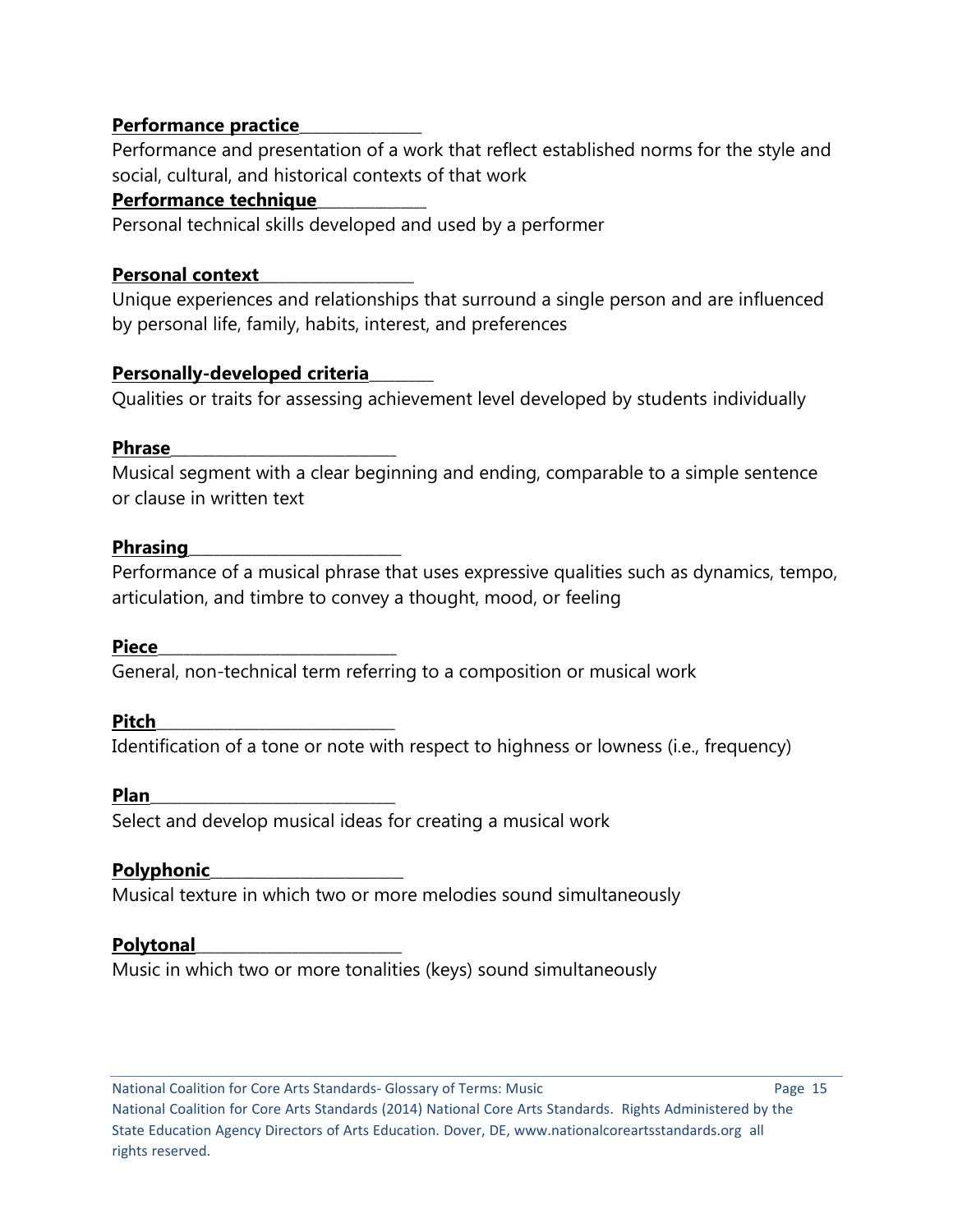#### **Present**\_\_\_\_\_\_\_\_\_\_\_\_\_\_\_\_\_\_\_\_\_\_\_\_\_\_\_\_\_\_\_\_\_\_\_

Share artistic work (e.g., a composition) with others

#### **Program**\_\_\_\_\_\_\_\_\_\_\_\_\_\_\_\_\_\_\_\_\_\_\_\_\_\_\_\_\_\_\_\_\_

Presentation of a sequence of musical works that can be performed by individual musicians or groups in a concert, recital, or other setting

#### **Purpose**\_\_\_\_\_\_\_\_\_\_\_\_\_\_\_\_\_\_\_\_\_\_\_\_\_\_\_\_\_\_\_\_\_\_

Reason for which music is created, such as, ceremonial, recreational/social, commercial, or generalized artistic expression

#### **Refine**\_\_\_\_\_\_\_\_\_\_\_\_\_\_\_\_\_\_\_\_\_\_\_\_\_\_\_\_\_\_\_\_\_\_\_\_

Make changes in musical works or performances to more effectively realize intent through technical quality or expression

#### **Repertoire**\_\_\_\_\_\_\_\_\_\_\_\_\_\_\_\_\_\_\_\_\_\_\_\_\_\_\_\_\_\_\_

Body or set of musical works that can be performed

#### **Respond**\_\_\_\_\_\_\_\_\_\_\_\_\_\_\_\_\_\_\_\_\_\_\_\_\_\_\_\_\_\_\_\_\_

Understand and evaluate how the arts convey meaning

#### **Rhythm**\_\_\_\_\_\_\_\_\_\_\_\_\_\_\_\_\_\_\_\_\_\_\_\_\_\_\_\_\_\_\_\_\_\_

Duration or length of sounds and silences that occur in music; organization of sounds and silences in time

#### **Rhythmic passage**\_\_\_\_\_\_\_\_\_\_\_\_\_\_\_\_\_\_\_\_\_\_

Short section or series of notes within a larger work that constitutes a single coherent rhythmic idea

#### **Rhythmic pattern**\_\_\_\_\_\_\_\_\_\_\_\_\_\_\_\_\_\_\_\_\_\_\_

Grouping, generally brief, of long and short sounds and silences

#### **Rondo**\_\_\_\_\_\_\_\_\_\_\_\_\_\_\_\_\_\_\_\_\_\_\_\_\_\_\_\_\_\_\_\_\_\_\_\_

Musical form consisting of three or more contrasting sections in which one section recurs, such as ABACA

National Coalition for Core Arts Standards- Glossary of Terms: Music Page 16 National Coalition for Core Arts Standards (2014) National Core Arts Standards. Rights Administered by the State Education Agency Directors of Arts Education. Dover, DE, www.nationalcoreartsstandards.org all rights reserved.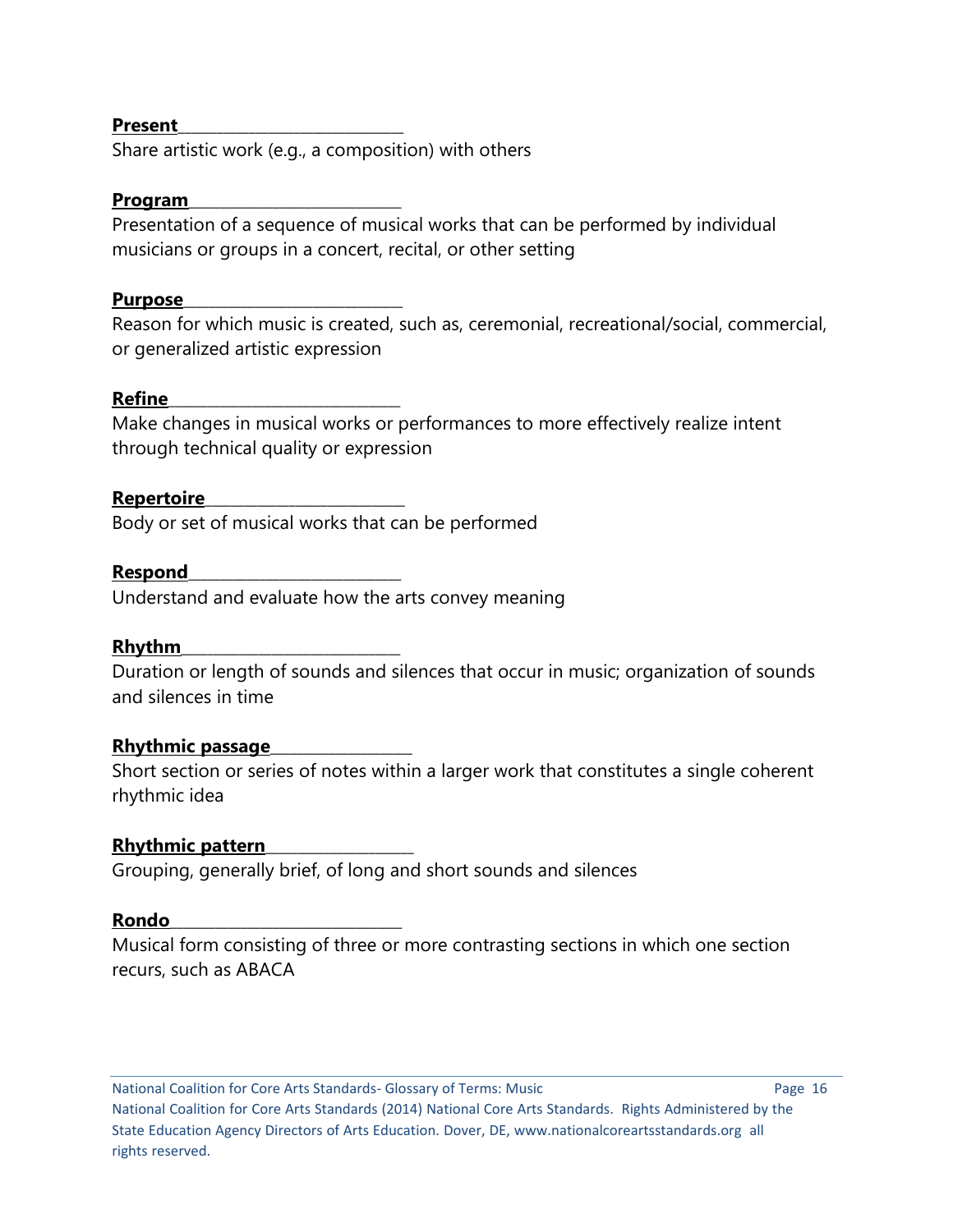#### **Rubric**\_\_\_\_\_\_\_\_\_\_\_\_\_\_\_\_\_\_\_\_\_\_\_\_\_\_\_\_\_\_\_\_\_\_\_\_

Established, ordered set of criteria for judging student performance; includes descriptors of student work at various levels of achievement

#### **Scale**\_\_\_\_\_\_\_\_\_\_\_\_\_\_\_\_\_\_\_\_\_\_\_\_\_\_\_\_\_\_\_\_\_\_\_\_\_

Pattern of pitches arranged in ascending or descending order and identified by their specific arrangement of whole and half steps

#### **Score**\_\_\_\_\_\_\_\_\_\_\_\_\_\_\_\_\_\_\_\_\_\_\_\_\_\_\_\_\_\_\_\_\_\_\_\_\_

Written notation of an entire music composition

#### **Section**

One of a number of distinct segments that together comprise a composition; a section consists of several phrases

#### **Select**\_\_\_\_\_\_\_\_\_\_\_\_\_\_\_\_\_\_\_\_\_\_\_\_\_\_\_\_\_\_\_\_\_\_\_\_

Choose music for performing, rehearsing, or responding based on interest, knowledge, ability, and context

#### **Sensitivity**\_\_\_\_\_\_\_\_\_\_\_\_\_\_\_\_\_\_\_\_\_\_\_\_\_\_\_\_\_\_\_

Skill of a creator, performer, or listener in responding to and conveying the nuances of sound or expression

#### **Set**\_\_\_\_\_\_\_\_\_\_\_\_\_\_\_\_\_\_\_\_\_\_\_\_\_\_\_\_\_\_\_\_\_\_\_\_\_\_\_

Sequence of songs or pieces performed together by a singer, band, or disc jockey and constituting or forming part of a live show or recording

#### **Setting**\_\_\_\_\_\_\_\_\_\_\_\_\_\_\_\_\_\_\_\_\_\_\_\_\_\_\_\_\_\_\_\_\_\_\_

Specified or implied instrumentation, voicing, or orchestration of a musical work

#### **Setting of the text**\_\_\_\_\_\_\_\_\_\_\_\_\_\_\_\_\_\_\_\_\_\_

Musical treatment of text as presented in the music

#### **Share**\_\_\_\_\_\_\_\_\_\_\_\_\_\_\_\_\_\_\_\_\_\_\_\_\_\_\_\_\_\_\_\_\_\_\_\_

Present artistic work (e.g., a composition) to others

National Coalition for Core Arts Standards- Glossary of Terms: Music Page 17 National Coalition for Core Arts Standards (2014) National Core Arts Standards. Rights Administered by the State Education Agency Directors of Arts Education. Dover, DE, www.nationalcoreartsstandards.org all rights reserved.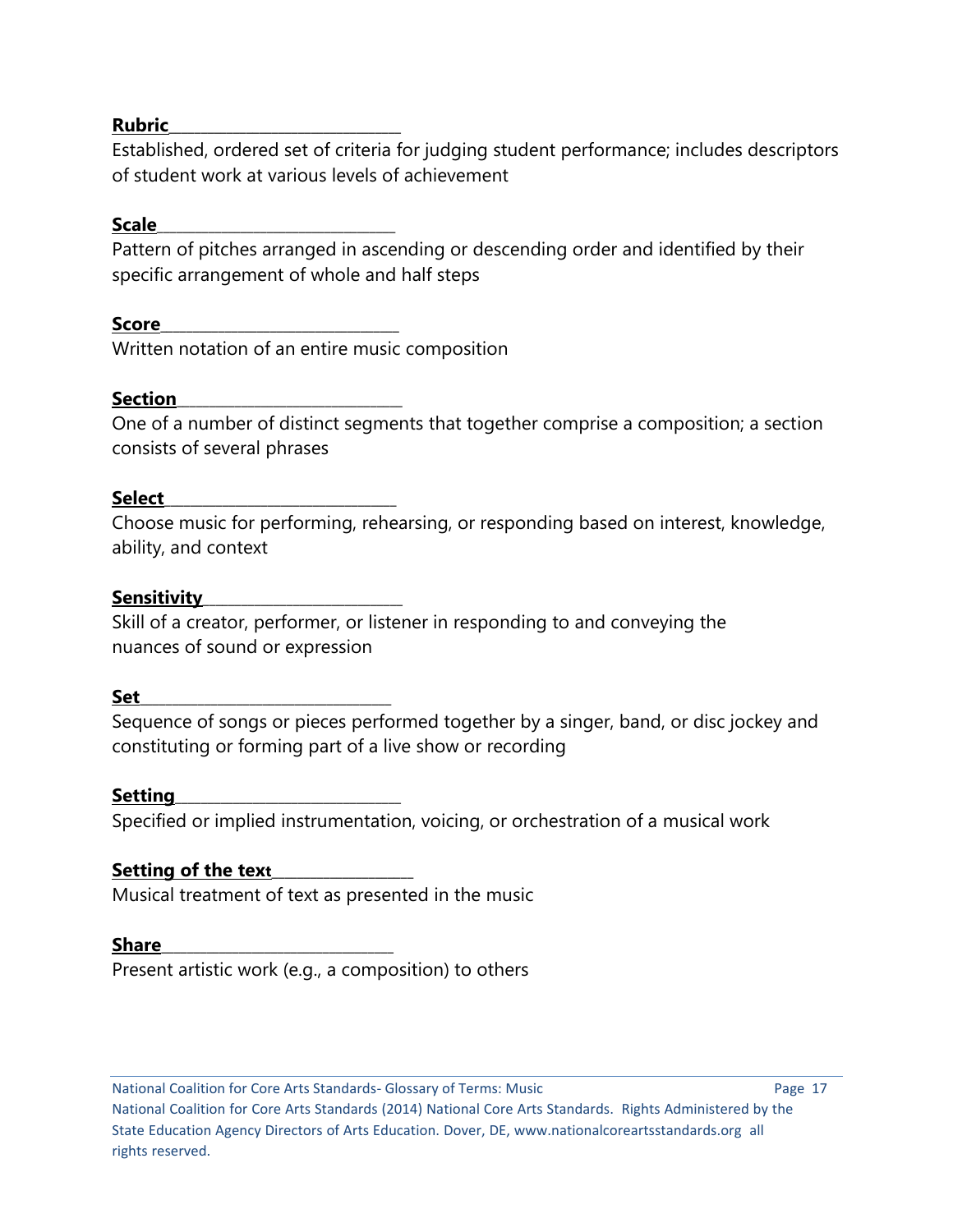## **Sight-reading**\_\_\_\_\_\_\_\_\_\_\_\_\_\_\_\_\_\_\_\_\_\_\_\_\_\_\_\_

First attempt to perform a notated musical work

## **Simple formal structure**\_\_\_\_\_\_\_\_\_\_\_\_\_\_\_\_

Musical form with a small number of distinct or clearly delineated sections, (such as simple binary, ternary, or other novel design), using closely related rhythmic, melodic, and harmonic materials across the sections

#### **Social context**\_\_\_\_\_\_\_\_\_\_\_\_\_\_\_\_\_\_\_\_\_\_\_\_\_\_\_

Environment surrounding something or someone's creation or intended audience that reflects and influences how people use and interpret the musical experience

#### **Sonic events**\_\_\_\_\_\_\_\_\_\_\_\_\_\_\_\_\_\_\_\_\_\_\_\_\_\_\_\_\_

Individual sounds (or sound masses) and silences whose succession forms patterns and contrasting units that are perceived as musical

#### **Sonic experience**\_\_\_\_\_\_\_\_\_\_\_\_\_\_\_\_\_\_\_\_\_\_\_\_

Perception and understanding of the sounds and silences of a musical work and their inter-relationship

#### **Stage presence**\_\_\_\_\_\_\_\_\_\_\_\_\_\_\_\_\_\_\_\_\_\_\_\_\_\_

Performer's ability to convey music content to a live audience through traits such as personal knowledge of the repertoire, exhibited confidence, decorum, eye contact and facial expression

#### **Staging**\_\_\_\_\_\_\_\_\_\_\_\_\_\_\_\_\_\_\_\_\_\_\_\_\_\_\_\_\_\_\_\_\_\_

Environmental considerations, such as lighting, sound, seating arrangement, and visual enhancements, that contribute to the impact of a musical performance

#### **Standard notation**\_\_\_\_\_\_\_\_\_\_\_\_\_\_\_\_\_\_\_\_\_\_

System for visually representing musical sound that is in widespread use; such systems include traditional music staff notation, tablature notation (primarily for fretted stringed instruments), and lead-sheet notation

#### **Storyline**\_\_\_\_\_\_\_\_\_\_\_\_\_\_\_\_\_\_\_\_\_\_\_\_\_\_\_\_\_\_\_\_\_

Extra-musical narrative that inspires or explains the structure of a piece of music

National Coalition for Core Arts Standards- Glossary of Terms: Music Page 18 National Coalition for Core Arts Standards (2014) National Core Arts Standards. Rights Administered by the State Education Agency Directors of Arts Education. Dover, DE, www.nationalcoreartsstandards.org all rights reserved.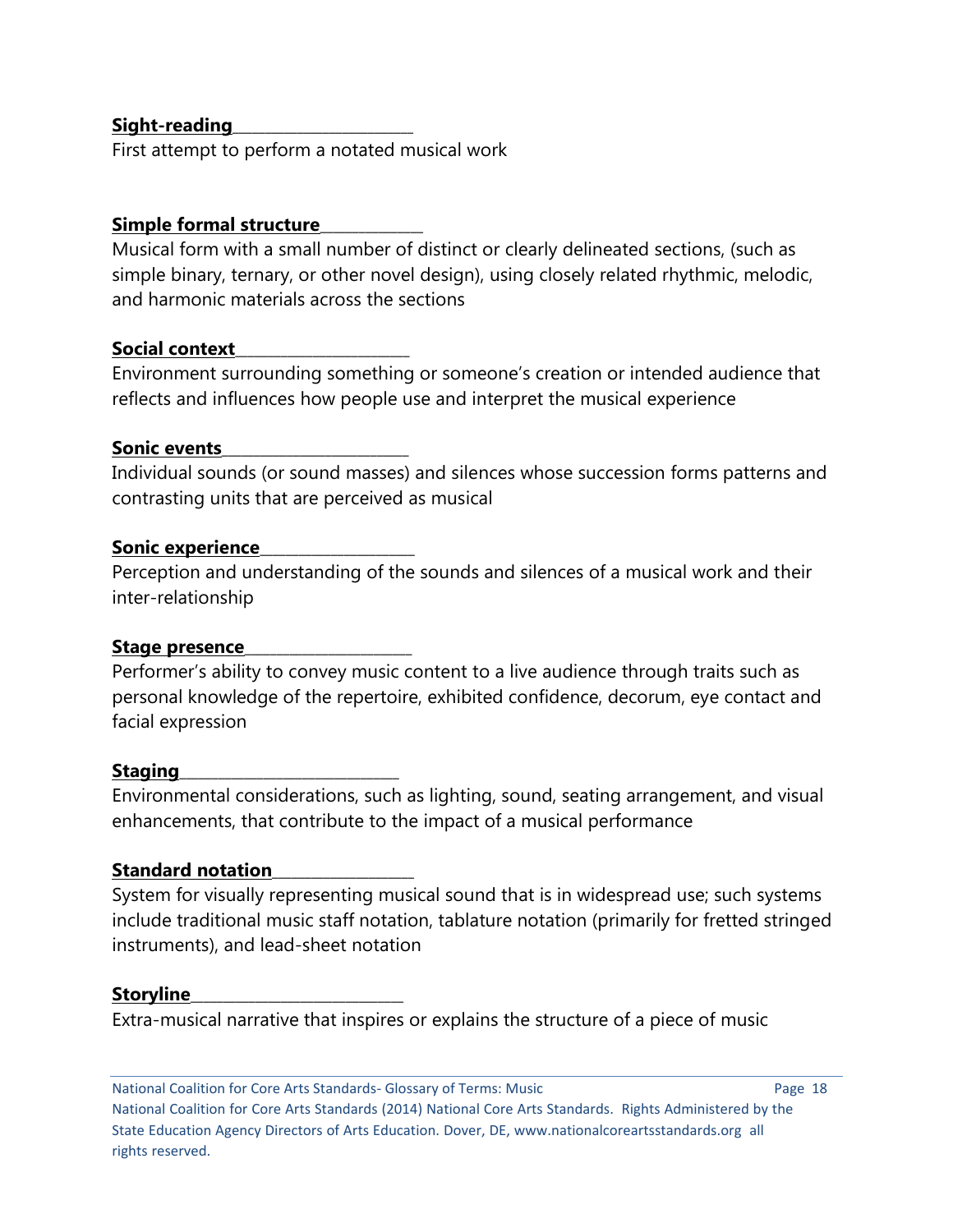## **Strophic form**\_\_\_\_\_\_\_\_\_\_\_\_\_\_\_\_\_\_\_\_\_\_\_\_\_\_\_

Vocal music in which the music repeats with a new set of text each time

### **Structural**\_\_\_\_\_\_\_\_\_\_\_\_\_\_\_\_\_\_\_\_\_\_\_\_\_\_\_\_\_\_\_\_

(See **Structure**)

## Structure

Totality of a musical work

## **Style**\_\_\_\_\_\_\_\_\_\_\_\_\_\_\_\_\_\_\_\_\_\_\_\_\_\_\_\_\_\_\_\_\_\_\_\_\_

Label for a type of music possessing distinguishing characteristics and often performance practices associated with its historical period, cultural context, and/or genre

# **Stylistic expression**\_\_\_\_\_\_\_\_\_\_\_\_\_\_\_\_\_\_\_\_\_

Interpretation of expressive qualities in a manner that is authentic and appropriate to the genre, historical period, and cultural context of origin

## **Tablature**\_\_\_\_\_\_\_\_\_\_\_\_\_\_\_\_\_\_\_\_\_\_\_\_\_\_\_\_\_\_\_\_

System of graphic standard notation, commonly used for fretted stringed instruments, in which a diagram visually represents both the fret board and finger placement on the fret board

## **Teacher-provided criteria**\_\_\_\_\_\_\_\_\_\_\_\_\_\_

Qualities or traits for assessing achievement level that are provided to students by the teacher

## **Technical aspects**\_\_\_\_\_\_\_\_\_\_\_\_\_\_\_\_\_\_\_\_\_\_\_

Characteristics enabling the accurate representation/presentation of musical ideas

# **Technical challenges**\_\_\_\_\_\_\_\_\_\_\_\_\_\_\_\_\_\_\_\_

Requirements of a particular piece of music that stretch or exceed a performer's current level of proficiency in technical areas such as timbre, intonation, diction, range, or speed of execution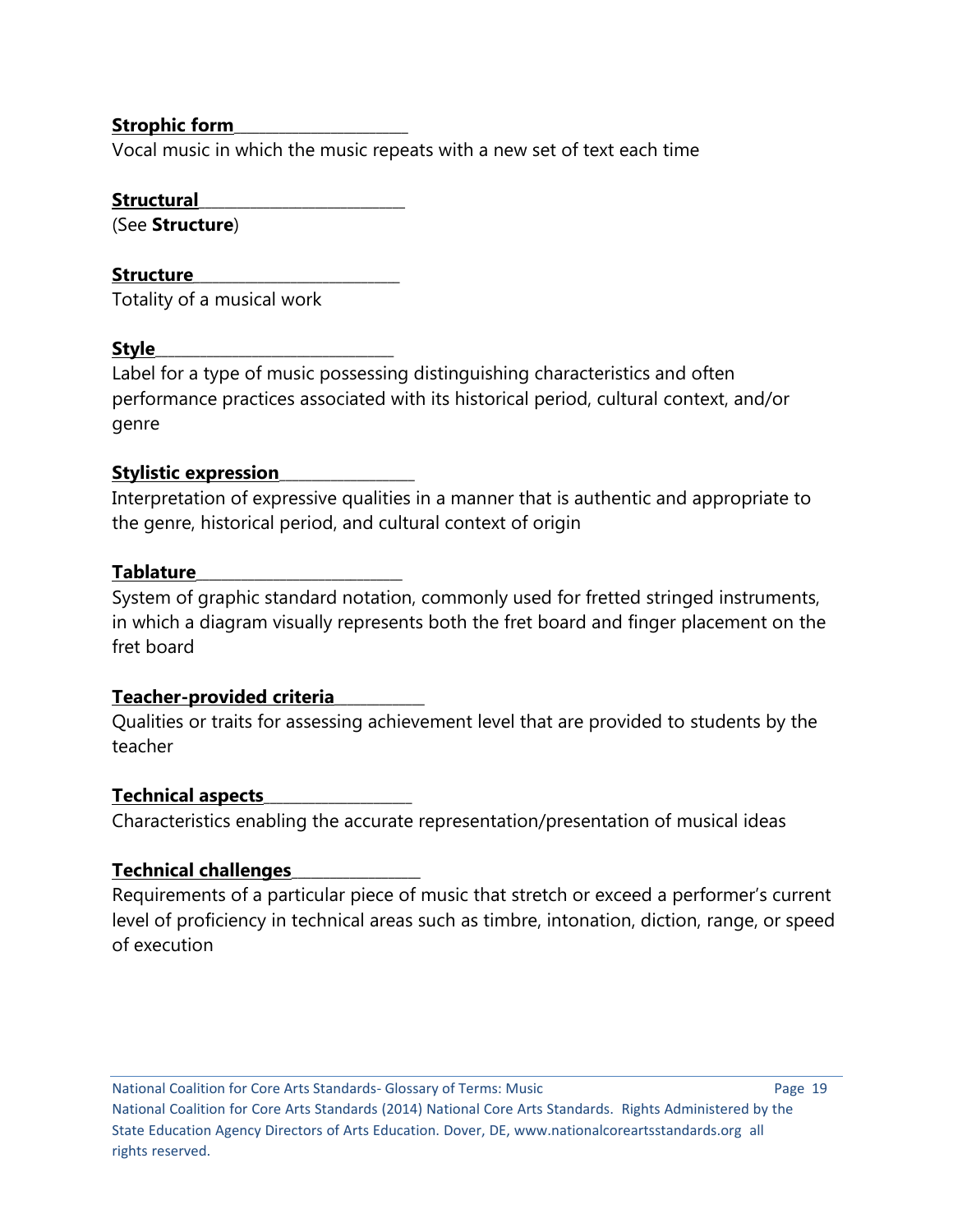## **Technical accuracy, technical skill**\_\_\_\_\_\_

Ability to perform with appropriate timbre, intonation, and diction as well as to play or sing the correct pitches and rhythms at a tempo appropriate to the musical work

## **Tempo**\_\_\_\_\_\_\_\_\_\_\_\_\_\_\_\_\_\_\_\_\_\_\_\_\_\_\_\_\_\_\_\_\_\_\_

Rate or speed of the beat in a musical work or performance

## **Tension/release**\_\_\_\_\_\_\_\_\_\_\_\_\_\_\_\_\_\_\_\_\_\_\_\_\_

Musical device (musical stress, instability, or intensity, followed by musical relaxation, stability, or resolution) used to create a flow of feeling

# **Ternary form**\_\_\_\_\_\_\_\_\_\_\_\_\_\_\_\_\_\_\_\_\_\_\_\_\_\_\_\_

(See **ABA**)

# **Texture**\_\_\_\_\_\_\_\_\_\_\_\_\_\_\_\_\_\_\_\_\_\_\_\_\_\_\_\_\_\_\_\_\_\_

Manner in which the harmonic (vertical) and melodic (horizontal) elements are combined to create layers of sound

# **Theme and variations**\_\_\_\_\_\_\_\_\_\_\_\_\_\_\_\_\_\_\_

Musical form in which a melody is presented and then followed by two or more sections presenting variations of that melody

**Theoretical**\_\_\_\_\_\_\_\_\_\_\_\_\_\_\_\_\_\_\_\_\_\_\_\_\_\_\_\_\_\_ (See **Fundamentals of Music Theory**)

# **Timbre**\_\_\_\_\_\_\_\_\_\_\_\_\_\_\_\_\_\_\_\_\_\_\_\_\_\_\_\_\_\_\_\_\_\_\_

Tone color or tone quality that distinguishes one sound source, instrument, or voice from another

# **Tonal pattern**\_\_\_\_\_\_\_\_\_\_\_\_\_\_\_\_\_\_\_\_\_\_\_\_\_\_\_\_

Grouping, generally brief, of tones or pitches

# **Tonality**\_\_\_\_\_\_\_\_\_\_\_\_\_\_\_\_\_\_\_\_\_\_\_\_\_\_\_\_\_\_\_\_\_\_

Tonic or key tone around which a piece of music is centered

## **Transfer**\_\_\_\_\_\_\_\_\_\_\_\_\_\_\_\_\_\_\_\_\_\_\_\_\_\_\_\_\_\_\_\_\_\_

Use music knowledge and skills appropriately in a new context

National Coalition for Core Arts Standards- Glossary of Terms: Music Page 20 National Coalition for Core Arts Standards (2014) National Core Arts Standards. Rights Administered by the State Education Agency Directors of Arts Education. Dover, DE, www.nationalcoreartsstandards.org all rights reserved.